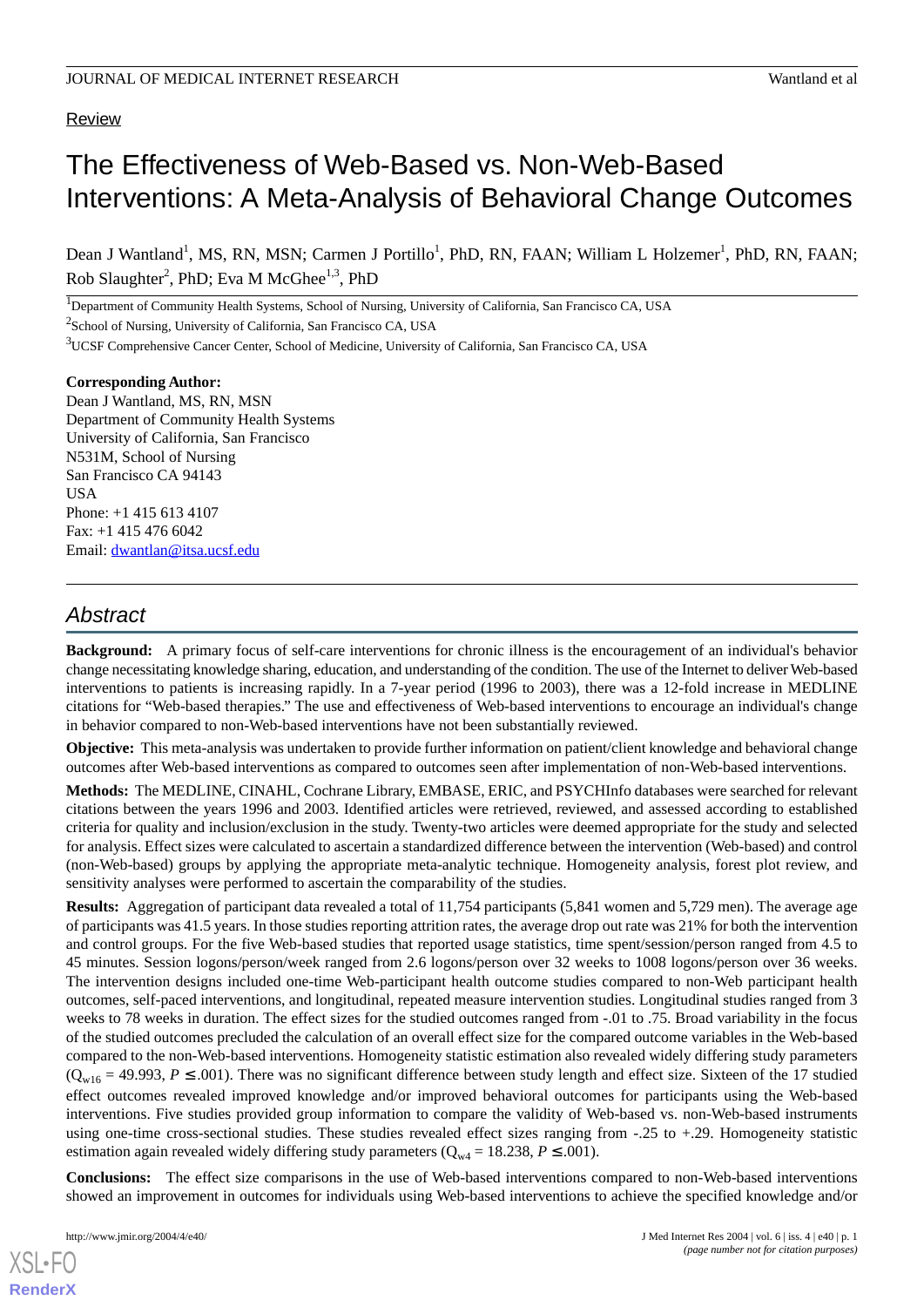behavior change for the studied outcome variables. These outcomes included increased exercise time, increased knowledge of nutritional status, increased knowledge of asthma treatment, increased participation in healthcare, slower health decline, improved body shape perception, and 18-month weight loss maintenance.

*(J Med Internet Res 2004;6(4):e40)* doi:  $10.2196/jmir.6.4.e40$ 

#### **KEYWORDS**

Web-based intervention; non-Web-based intervention; Web-based therapy, Internet; meta-analysis; patient outcomes; adults

#### *Introduction*

A primary focus of self-care and self-management interventions is the encouragement of an individual's behavior change in the presence of a chronic illness or condition necessitating knowledge sharing, education, and understanding of the condition. There has been limited research comparing the use and effectiveness of Web-based interventions to non-Web-based interventions such as traditional face-to-face interactions and paper and pencil assessments. The introduction of the Internet into clinical practice as an information-sharing medium has brought about many opportunities for innovative interventions for individuals with chronic illnesses and their care providers. These interventions are often designed to address deficiencies in patient knowledge and chronic illness self-management skills. Improvements in these areas have been shown to lead to improved health outcomes. However, the extent of the benefits gained through the implementation of Web-based self-regulatory and behavior change interventions compared to non-Web-based interventions has not been fully ascertained. This meta-analysis was undertaken to establish any potential effect size differences between Web-based and non-Web-based interventions on selected patient behavior change outcomes.

In recent years, there has been an increase in the use of the Internet to gather, transform, and disseminate information that, in earlier years, was primarily done through the use of paper, in the form of books, pamphlets, instruction materials and so on. Internet users are seeking health information and healthcare services; 80%, or about 93 million Americans have searched for at least one of 16 major health topics online [[1\]](#page-17-0). The Robert

Wood Johnson Foundation (RWJF) has noted the increased use of Internet-based devices, cellular phones, and personal digital assistants (PDAs) creating opportunities for both patients and providers to benefit from access to e-Health applications. The RWJF has supported this trend by providing funding to study health behavior modification and chronic disease management in nontraditional settings through the use of e-Health technologies [\[2](#page-17-1)]. The use of computers to directly collect health assessment data from patients is a well-established technology that has been shown to produce reliable responses when administered over the World Wide Web [\[3](#page-17-2)]. In some circumstances, computer surveys have been shown to have advantages over face-to-face interviews. In one study, computer-based screening elicited more HIV-related factors in the health histories of blood donors than did standard questionnaire and interviewing methods [[4\]](#page-17-3). Participant disclosure of high-risk sexual encounters has also been improved given the semblance of the more anonymous, Web-based data collection methodologies [\[5](#page-17-4)].

Computerized health behavior interventions are beneficial to patients/clients and healthcare providers. This is evidenced by structured reviews on the effectiveness devices such as kiosk-based computer assisted self-interviewing, interactive video, Internet applications, computer aided instruction, and the like in a variety of patient care settings. Balas and colleagues found that interactive patient instruction, education, and therapeutic programs helped individuals improve their health; at the same time, healthcare delivery processes were also improved [[6\]](#page-17-5). Research studies suggest that education and knowledge sharing benefits can be achieved through computer-based education methodologies [[6](#page-17-5)[,7](#page-17-6)].

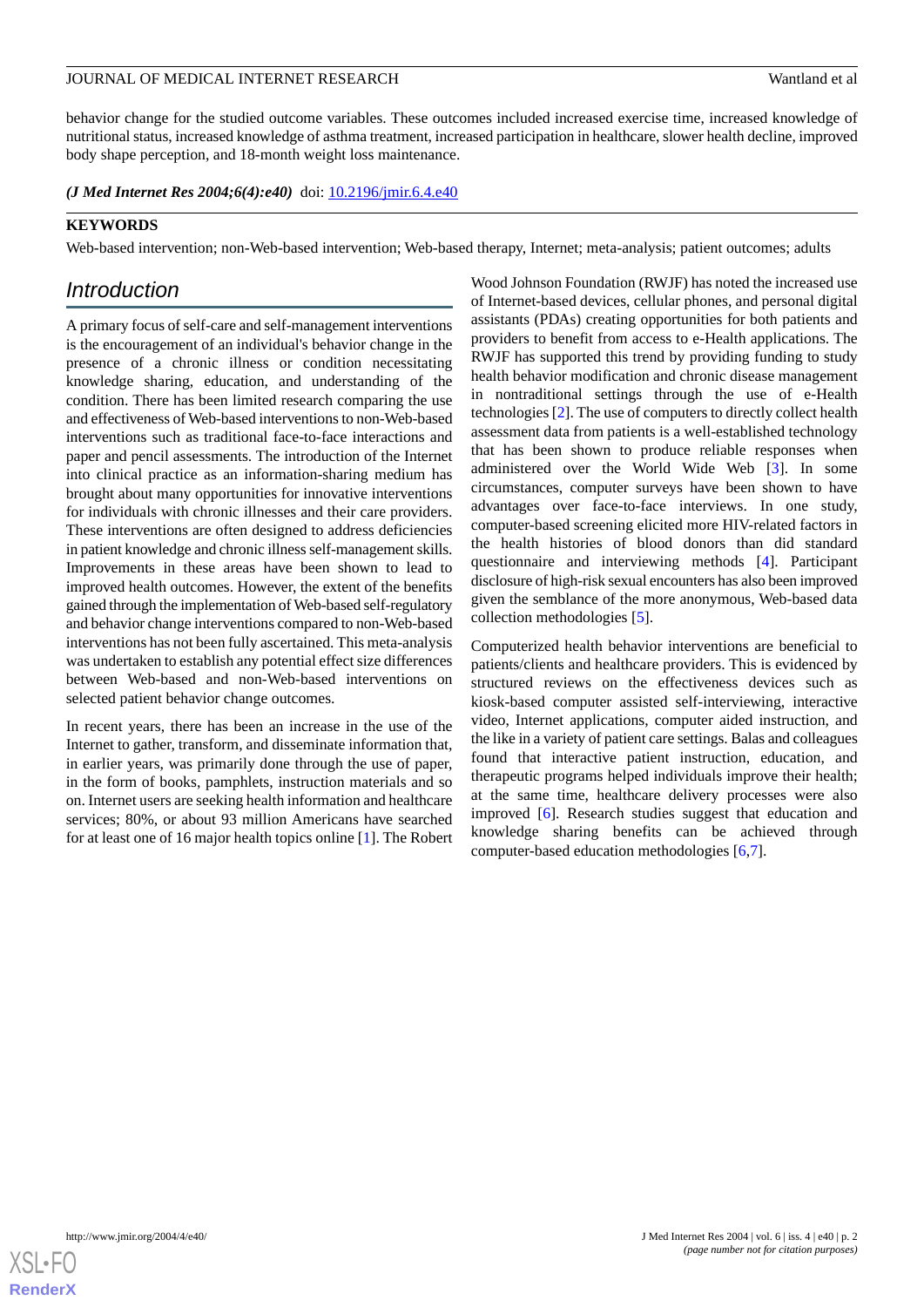<span id="page-2-0"></span>**Figure 1.** Search terms "Web-based Therapy" trended by year of publication

# **JMIR Publications Advancing Digital Health Research**

Interest in use of the Internet and Web-based interventions is increasing rapidly. In the 7-year period from 1996 to 2003, a total of 569 citations demonstrated a twelve-fold increase in MEDLINE publication citations for "Web-based therapies," from 13 citations in 1996 to 152 citations in 2002. There has also been a steady increase in the number of citations in MEDLINE for the term "Web-based intervention," further indicating interest in this research area for Web-based treatments. In addition to completed patient-focused, Web-based intervention studies, a large number of the publications are simply proposed or newly implemented studies. Many studies are based on therapeutic interventions that are provider focused and part of an implemented system incorporating the use of computerized medical records. Others include telehealth technologies that include highly technically interfaced lab values recorded within a case managed setting. Others discuss the variety and integrity of health-related Web sites ([Figure 1\)](#page-2-0).

[XSL](http://www.w3.org/Style/XSL)•FO **[RenderX](http://www.renderx.com/)**

#### *Methods*

#### **Data Sources/Systematic Review**

For identification of the relevant literature, a specific search strategy was performed using explicit inclusion criteria to avoid selection bias. A MEDLINE, CINAHL, EMBASE, ERIC, and PSYCHInfo search between the years 1996 and 2003 was conducted using keyword search terms of "computerized intervention," "Internet intervention," "Web-based therapy," and "Web-based intervention." The Cochrane Library collection was also accessed using keyword searches for "Web-based intervention" and "Internet intervention." Searches in additional databases were done but revealed no new comparative Web-based published articles. A manual review of the reference lists of these articles was done to identify additional articles for possible inclusion. When an article was identified, it was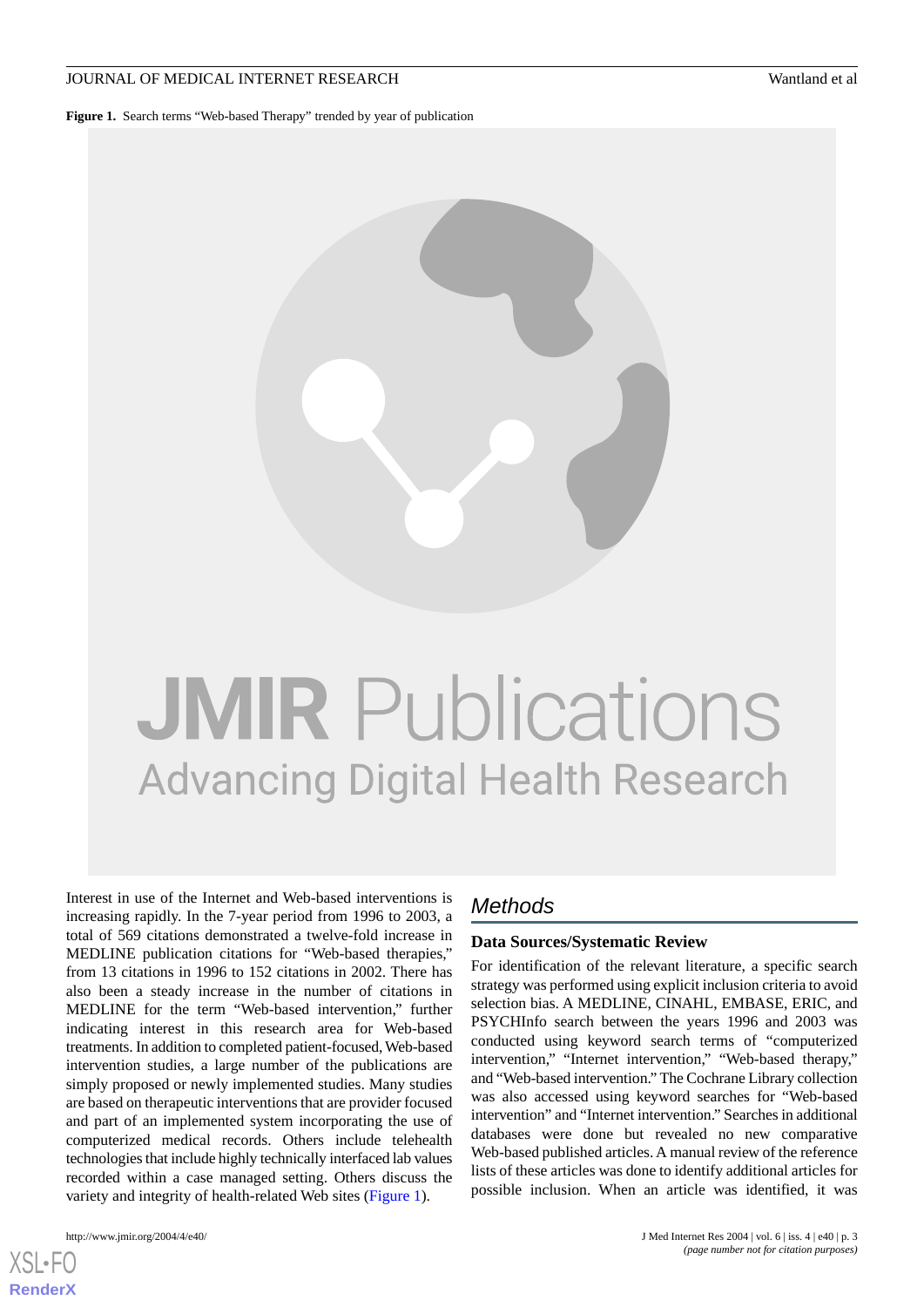compared against established inclusion/exclusion criteria to determine its suitability for the meta-analysis. The

inclusion/exclusion criteria are presented in [Table 1.](#page-3-0)

<span id="page-3-0"></span>**Table 1.** Inclusion and exclusion criteria for the meta-analysis

#### Inclusion Criteria:

- Publication date: January 1996 to December 2003.
- Comparison of a Web-based behavior or educational intervention, intended to influence behavioral change and/or self-efficacy health outcomes of participants compared to a non-Web-based method.
- Either randomized and controlled clinical trials or convenience samples
- Descriptive studies using a baseline and post study score(s)
- Clinic and clinic/home based studies
- Score of 12 or more on the Quality Rating Scale for the study (see [Table 2\)](#page-4-0).

#### Exclusion Criteria:

- Publication date: prior to January 1996
- Excluded studies:
	- Non-Web-based Computer Assisted Instruction (CAI) studies
	- Procedural methods citations (methods papers, non-implemented studies)
	- Prospective non-implemented studies/citations
	- Provider focused studies, no client participation
	- Web site access only studies
	- Professional practice studies
	- Telephone based interventions
	- Remote monitoring studies
	- Interventions incorporating synchronous video communication
	- Web-based intervention compared to another Web-based intervention
	- Classroom or non-clinic/non-home location
- Score less than 12 on the Quality Rating Scale for the study (see [Table 2](#page-4-0)).

#### **Quality Documentation of the Studies**

The quality assessment of the included studies was based on the method used by Haynes and colleagues [[8](#page-17-7)], with modifications to address the focus of this study on Web-based interventions. The compliance to standards for the studies is based on five criteria: (1) study design; (2) selection and

specification of the study sample; (3) specification of the illness/condition; (4) reproducibility of the study; and (5) outcomes specification and the measurement instruments used/validity and reliability documentation of instruments. The sum of the variables result in a total score ranging from 0 to 18 ([Table 2\)](#page-4-0). Only studies with a quality documentation score of 12 or greater were retained for the meta-analysis.

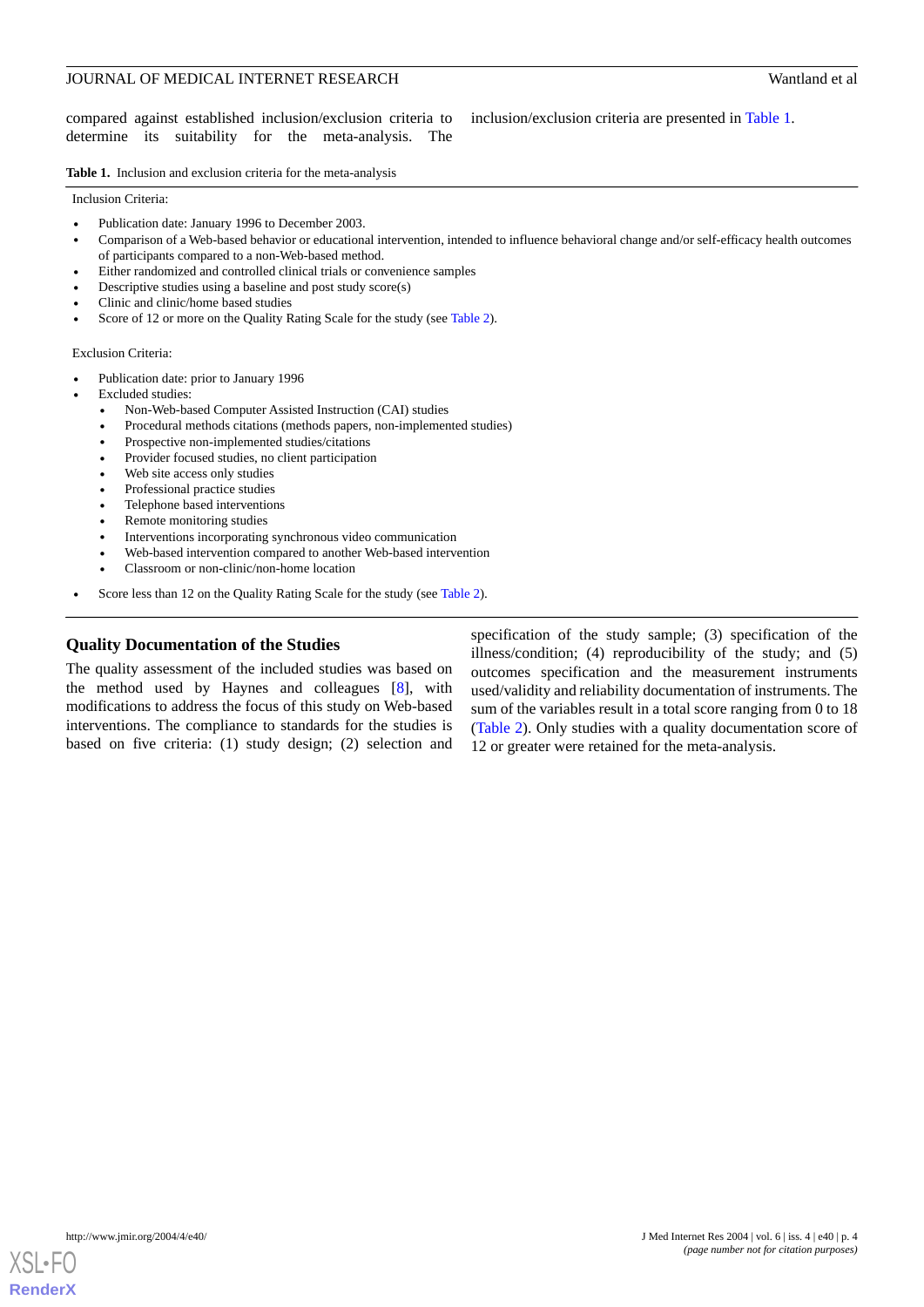<span id="page-4-0"></span>

|  | <b>Table 2.</b> Quality evaluation of selected investigations (adapted from Haynes et al [8]) |  |  |  |  |  |  |  |
|--|-----------------------------------------------------------------------------------------------|--|--|--|--|--|--|--|
|--|-----------------------------------------------------------------------------------------------|--|--|--|--|--|--|--|

| Study Characteristic                            | <b>Evaluation Criteria</b>                                                                        | Scoring $*$          |
|-------------------------------------------------|---------------------------------------------------------------------------------------------------|----------------------|
| <b>Study Design</b>                             | 1. Randomized trial                                                                               | 3 points             |
|                                                 | 2. Non-randomized trial with control group                                                        | 2 points             |
|                                                 | 3. Descriptive/cohort study                                                                       | 1 point              |
| Selection and specification of the study sample | 1. Random selection with description of 4 to 5 demographic variables                              | 3 points             |
|                                                 | 2. Random sampling without sufficient description of the demographic                              | 2 points             |
|                                                 | variables                                                                                         | 1 point              |
|                                                 | 3. Convenience sampling with sufficient background information                                    | $+1$ point           |
|                                                 | 4. Bonus point for a description of how many patients were excluded and<br>reasons for exclusion. |                      |
| Specification of the illness/condition          | 1. Illness specified with reproducible inclusion/exclusion criteria.                              | 3 points             |
|                                                 | 2. Diagnostic criteria only were provided                                                         | 2 points             |
|                                                 | 3. Diagnosis only                                                                                 | 1 point              |
|                                                 | 4. Bonus point if all prior criteria were met and co-morbidities were de-<br>scribed.             | $+1$ point           |
| Reproducibility of the study                    | 1. Description permits the reader to replicate the study                                          | 1 point              |
|                                                 | 2. Results provided a standard for computing effect size (i.e., variable means,                   | Yes: 3 points        |
|                                                 | standard error, or standard deviation correctly stated).                                          | No: 0 points         |
| Outcomes specification and measurement          | 1. Outcome measure is described and valid instrument use was clearly pro-<br>vided                | 3 points<br>2 points |
|                                                 | 2. Outcomes were not measured using valid and reliable instruments                                | -1 point             |
|                                                 | 3. Results did not match the described outcomes to be measured in the study                       |                      |
| Maximum score                                   |                                                                                                   | 18 points            |
|                                                 |                                                                                                   |                      |

\* Only studies that scored 12 or higher were retained for meta-analysis

#### **Instrument Reliability and Validity**

It is important to compare Web-based study instruments to their counterpart paper-based study instruments. Structured assessment instruments can be used to reliably measure a broad range of attributes of patient health and status. For comparative purposes in a meta-analysis, it is important to know the reliability of the measurement instruments with the reliability of the item measures reported in the publication. The validity and reliability of a Web-based measurement approach itself has not yet been adequately addressed. It cannot be assumed that the validity of an instrument based on its paper format and use in a specific research situation is transferable to the instrument's use in a Web-based format. Some instruments may be modified in ways that could change their meaning and accuracy, such that it might be inappropriate to compare data collected from different versions of the instruments (for example, provider administered assessments vs. self assessment). The ordering of the questions within an instrument can affect reliability and validity. In a Web-based format, the expected ordering may change and the ability to go back and review/change answers may need to be considered. The format of text can affect how the questions and instructions are interpreted. The use of bolding, italics, colors, fonts, and capitalization can affect the readability of items and change their phrasing. These can also draw attention to or from key parts of the instructions [\[9](#page-17-8)].

#### **Effect Size Calculation**

A number of studies have been conducted having a measure that can be compared for its effect size in both a Web-based

 $X$ SL•F $O$ **[RenderX](http://www.renderx.com/)** intervention vs. a non-Web-based intervention. Although the studies vary in the use of different outcomes that are used as measures for knowledge and/or behavior change, the construct of such change may be validly measured using meta-analytic techniques [\[10](#page-17-9)]. Although most studies had multiple outcomes from which to measure knowledge and/or behavior change, using several effect size calculations to represent results from each study outcome violates the rule of independence for statistical analysis, as these outcomes were obtained from the same sample of participants and were obtained in a similar setting. Multiple outcome effect sizes will also give disproportionate weight to studies with multiple groups and multiple scales compared to studies using fewer outcome measures.

Effect size was used to quantify the effectiveness of the Web-based intervention, relative to a non-Web-based comparison intervention. Effect size analysis was done to ascertain a standardized difference between the Web-based and non-Web-based groups, regardless of how the outcome was measured, by applying the appropriate meta-analytic technique. This analysis makes the assumption that individual studies are estimating different treatment effects and will observe the resulting effect size values and confidence intervals for distribution and variability. This check is done to evaluate if the effects found in the individual studies are similar enough that the combined effect size estimate is meaningful.

Hedges' d, a bias corrected modification of Cohen's d, was calculated to determine the magnitude of the difference between the mean of an intervention group and the mean of the control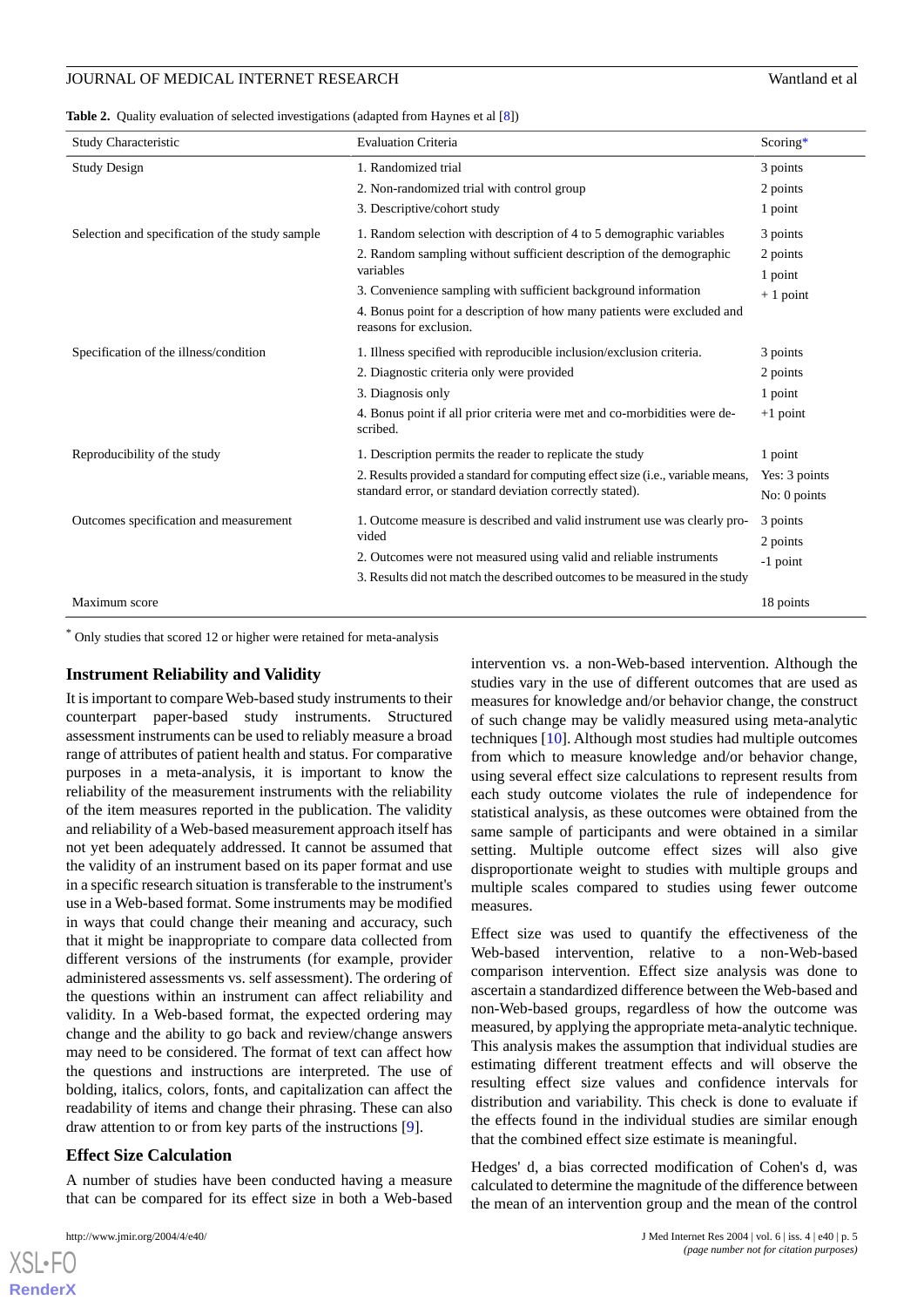group, divided by a pooled standard deviation [[10\]](#page-17-9). The calculations were based on the reported data in each of the studies that provided sample sizes, means, and standard deviations for each of the Web-based and non-Web-based intervention groups for the relevant effect (outcome) variables. A homogeneity statistic,  $Q_w$ , was also calculated to determine whether the values of d used to calculate a mean effect size were consistent within the set of the reviewed studies. Heterogeneity is indicated when the  $Q_w$  statistic has a large, statistically significant value, suggesting that one or more features that were present in some studies and absent in others were affecting the magnitude of the effect sizes.

In controlled, repeated-measures studies, the effect size was calculated using the earliest time period for controls (non-Web-based intervention) and the final time period for controls then repeated for the intervention (Web-based intervention) groups, achieving one effect size for each group. The Web-based and non-Web-based group effect sizes were integrated to achieve one effect size for each study variable reviewed. In studies where standard deviations were not reported, but *P* values and/or z scores were provided, the Stouffer method for effect size calculation was used [[11\]](#page-17-10). In studies having frequency or proportion data, the Mantel-Haenszel-Peto method was used to calculate the effect size between the Web-based and non-Web-based intervention groups [\[10](#page-17-9)]. For those studies that had multiple methodologies (i.e., multiple Web-based intervention groups compared to one paper-based group) or for those studies that used multiple paper-based methodologies (i.e., self-completion of a paper assessment and provider interview), the multiple group means were combined, the standard deviations were pooled, and effect size calculated. In those studies using a case/control, repeated measures design, the calculations for effect size and analysis of the effect sizes were performed using D-Stat Version 1.0 (Lawrence Earlbaum Associates, Inc., Hillsdale, NJ). Graphing was done using SPSS version 11.5 (SPSS Inc., Chicago, IL). Drop-line charts for individual groups using the variables for effect size and the low and high confidence interval values were graphed to provide visual representation effect sizes and associated confidence intervals.

Descriptive statistics were used to ascertain means and standard deviations as needed for aggregating the study data. Participant attrition rates in the longitudinal studies were calculated from the group N at the time of enrollment into the study until the time of the final reported follow-up period.

### *Results*

#### **Citation Searches**

MEDLINE, CINAHL, EMBASE, PSYCHInfo, ERIC, and Cochrane Library, keyword searches resulted in 1518 citations. After reviewing for database redundancies in the citations, individual examination of the reference lists, and reviews of dissertations, a final review against the inclusion/exclusion criteria and quality documentation resulted in 20 studies selected for the instrument format analysis and the intervention-focused meta-analysis for behavior change outcomes. The selected studies were performed in the United States, France, Japan, Italy, Spain, Netherlands, Sweden, and Germany.

Exemplar studies, not selected for analysis, are summarized as follows: Studies that were Web-based to Web-based intervention comparisons  $[12-15]$  $[12-15]$  $[12-15]$ ; 2) Studies that were descriptive of the functionality of a Web site  $[16,17]$  $[16,17]$  $[16,17]$  $[16,17]$ ; 3) Studies that were provider focused [[18\]](#page-17-15); 4) Pre/post intervention studies that only assessed the Web-based intervention [[19](#page-17-16)[-24](#page-18-0)]; 5) Studies that did not provide adequate information regarding either a change in outcomes or the comparative utility/validity/reliability of the Web-based tool [\[25](#page-18-1)-[27\]](#page-18-2); and 6) Computer-assisted instruction (CAI) studies [[28-](#page-18-3)[30\]](#page-18-4).

#### **Characteristics of the Reviewed Studies**

Review of the selected articles revealed variation in design of the Web-based intervention studies. Because of the variation in the framework for these studies, two separate analyses were performed that: (1) evaluated studies that focused on a one-time, cross-sectional survey comparison of assessment instruments/methods when administered to Web-based and non-Web-based groups [\[3](#page-17-2),[31-](#page-18-5)[34](#page-18-6)]; and (2) evaluated outcomes variables of intervention that best indicated knowledge and/or behavior change resulting from a Web-based intervention [[35](#page-18-7)[-51](#page-19-0)]. A summary of each study is shown in [Table 3.](#page-6-0)

Aggregation of data from the 22 selected studies showed a total of 11,754 participants in both the Web-based and non-Web-based interventions at the time of inclusion into their respective studies. Of this total, 5,841 were women and 5,729 were men. The average age of participants was 41.5 years. For longitudinal studies, the average intervention duration was 27 weeks with a range from 3 weeks to 78 weeks. Attrition rates for the longitudinal studies revealed that both the intervention and control groups lost an average of 21% of the study participants over the duration of the studied interventions. [\(Table](#page-12-0) [4\)](#page-12-0).

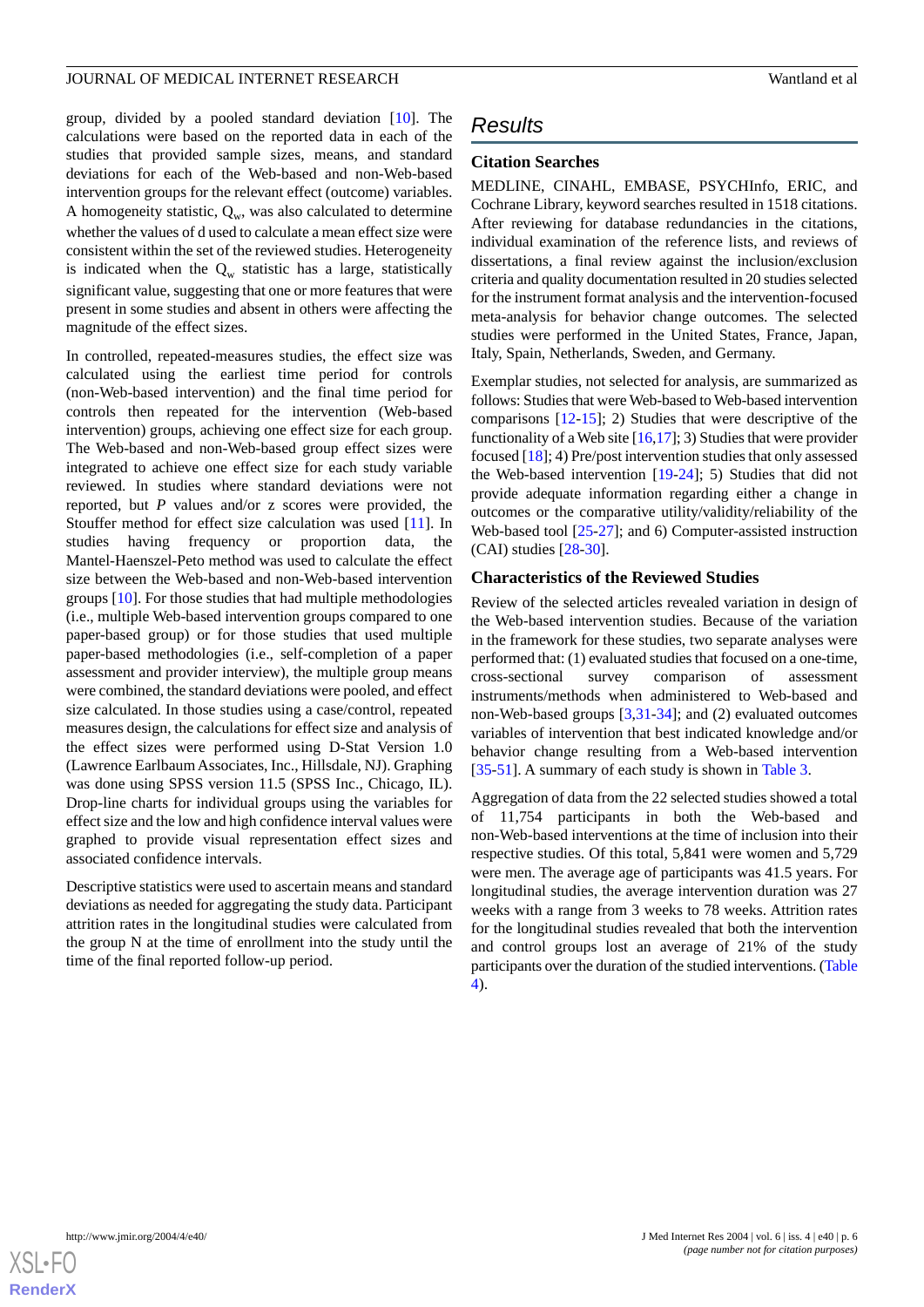<span id="page-6-0"></span>Table 3. Summary of reviewed studies\*\*

| Author(s) and<br>date                                                                                                       | Interven-<br>tion Fo-<br>cus | N and Study Characteris-<br>tics                                                                                                                                                                                                                                                                                                                                                                                                                                                                                                                            | Conceptu-<br>al Frame-<br>work                          | Design                                                                                    | Variables/Behav-<br>ior Change Vari-<br>able                                                                                                                                                                                                                                           | <b>Study Findings</b>                                                                                                                                                                                                                                                                                                                              | <b>Reliability of Effect</b><br>Variable Instru-<br>ment                                                                                                                                                                                                          |
|-----------------------------------------------------------------------------------------------------------------------------|------------------------------|-------------------------------------------------------------------------------------------------------------------------------------------------------------------------------------------------------------------------------------------------------------------------------------------------------------------------------------------------------------------------------------------------------------------------------------------------------------------------------------------------------------------------------------------------------------|---------------------------------------------------------|-------------------------------------------------------------------------------------------|----------------------------------------------------------------------------------------------------------------------------------------------------------------------------------------------------------------------------------------------------------------------------------------|----------------------------------------------------------------------------------------------------------------------------------------------------------------------------------------------------------------------------------------------------------------------------------------------------------------------------------------------------|-------------------------------------------------------------------------------------------------------------------------------------------------------------------------------------------------------------------------------------------------------------------|
| Clarke G,<br>Reid E,<br>Eubanks D,<br>O'Connor E,<br>DeBar LL,<br>Kelleher C,<br>Lynch F<br>Nunley S, 2002<br>$[38]$        | Depres-<br>sion              | $N = 299$ (I = 144, C = 155)<br>32-week study evaluating<br>the effectiveness of a Web-<br>based psycho educational<br>tutorial intervention to re-<br>duce depression                                                                                                                                                                                                                                                                                                                                                                                      | Cognitive<br>restructur-<br>ing tech-<br>niques         | Longitudi-<br>nal,<br>Random-<br>ized study<br>Repeated<br>measures                       | $IV =$ Intervention<br>using tailored self-<br>management or<br>peer support thera-<br>py using cognitive<br>therapeutic tech-<br>niques<br>$DV = CES-D$ de-<br>pression score<br>change                                                                                               | No significant differ-<br>ences for the Inter-<br>net program across<br>the entire sample.<br>Post-hoc, analyses<br>revealed a modest<br>effect among per-<br>sons reporting low<br>levels of depression<br>at intake.                                                                                                                             | Center for Epidemo-<br>logical Studies-De-<br>pression (CES-D)<br>20-statement scale.<br>Internal consistency<br>from 0.85 to .90.<br>Concurrent validity<br>with Beck depres-<br>sion inventory, brief<br>screen for depres-<br>sion.                            |
| Krishna S,<br>Francisco BD.<br>Balas A.<br>Konig P,<br>Graff GR,<br>Madsen RW,<br>2003 [44]                                 | Asthma<br>Educa-<br>tion     | $N = 228$ (I = 121, C = 107)<br>52-week intervention com-<br>paring the use of IMPACT,<br>an Internet enabled interac-<br>tive asthma education pro-<br>gram, to printed and verbal<br>asthma education in a pedi-<br>atric population, 18 years or<br>younger.                                                                                                                                                                                                                                                                                             | Knowledge<br>change<br>leading to<br>behavior<br>change | Longitudi-<br>nal, Ran-<br>domized<br>study<br>Repeated<br>measures                       | $IV = Use of IM-$<br>PACT, Web-based<br>intervention<br>$DV = Childrens$<br>asthma knowledge,<br>Caregivers asthma<br>knowledge, days of<br>asthma symptoms,<br>medication use, ER<br>/urgent care visits,<br>missed school<br>days, hospitaliza-<br>tions                             | Knowledge change<br>was a primary indica-<br>tor for program use<br>and effectiveness.<br>Multimedia educa-<br>tion is a feasible ad-<br>junct that can be in-<br>corporated into a<br>clinic visit. In-<br>creased asthma<br>knowledge, de-<br>creased morbidity,<br>and reduced use of<br>ER services in IM-<br>PACT participants.               | 50-item asthma<br>knowledge survey,<br>10 item asthma sce-<br>nario survey. No va-<br>lidity or reliability<br>documentation.                                                                                                                                     |
| Celio AA,<br>Winzelberg AJ,<br>Wilfley D,<br>Eppstein-Herald<br>D,<br>Springer EA,<br>Dev P,<br>Barr-Taylor C,<br>2000 [36] | Eating<br>Disorders          | $N = 76$ (Internet-student<br>bodies $(SB) = 27$ , class-<br>based Body Traps $(BT)$ =<br>25, wait-list/control (WLC)<br>$= 24$ ) 8-week intervention<br>and four-month follow up.<br>Comparison of Web-based<br>and classroom based psycho<br>educational interventions to<br>reduce body dissatisfaction<br>and eating disorders/behav-<br>iors/attitudes.                                                                                                                                                                                                | <b>Behavior</b><br>change                               | Longitudi-<br>nal, ran-<br>domized<br>study<br>Repeated<br>measures                       | $IV = Web-based$<br>intervention, Class<br>room intervention<br>$DV = Change$ in<br>body satisfaction<br>questionnaire<br>scores, Eating dis-<br>order examination<br>questionnaire, Eat-<br>ing Disorders In-<br>ventory (EDI)-<br>Drive for thinness<br>scale.                       | Internet intervention<br>had a significant im-<br>pact on reducing risk<br>factors for eating<br>disorders. No signifi-<br>cant effects were<br>found between the<br>BT and WLC condi-<br>tions                                                                                                                                                    | Body satisfaction<br>questionnaire (BSQ)<br>has internal consis-<br>tency of .97, test-<br>retest validity $=$<br>0.88, and concurrent<br>validity coefficient<br>$= .66$ . At baseline<br>measures, the EDE<br>and BSQ showed<br>spearman correlation<br>$=.86.$ |
| Harvey-Berino<br>J, Pintauro S,<br>Buzzell P.<br>DiGiulio M,<br>Casey-Gold B,<br>Moldovan C,<br>Ramirez E,<br>2002 [41]     | Weight<br>Control            | $N = 46$ (Internet Support IS<br>$= 15$ , Traditional Support TS<br>$= 14$ , Control $= 15$ ) Web-<br>based study, investigating<br>the effectiveness of a weight<br>maintenance program con-<br>ducted over the Internet<br>compared to in-person ses-<br>sions. A 6-month clinical<br>behavioral weight loss trial<br>with in-person behavioral<br>obesity treatment followed<br>by a 12-month maintenance<br>program conducted both in-<br>person (frequent in-person<br>support; F-IPS, minimal in-<br>person support; M-IPS) and<br>over the Internet. | Not dis-<br>cussed                                      | Longitudi-<br>nal,<br>Random-<br>ized,<br>12 month<br>mainte-<br>nance pro-<br>gram study | $IV =$ use of Inter-<br>net support method<br>$DV =$ body weight,<br>dietary intake, ener-<br>gy expended in<br>physical activity,<br>attendance, self-<br>monitoring, com-<br>fort with technolo-<br>gy<br>Behavior change<br>exhibited by atten-<br>dance in weight<br>loss meetings | Attendance was<br>lower in the Internet<br>condition over the<br>12 months of mainte-<br>nance than in the F-<br>IPS condition.<br>After 6 months,<br>many in the IS want<br>to meet face-to-face.<br>The IS condition<br>gained significantly<br>more weight than<br>the F-IPS group dur-<br>ing the first six<br>months of weight<br>maintenance | No validity or relia-<br>bility of assessment<br>instruments was<br>documented.                                                                                                                                                                                   |

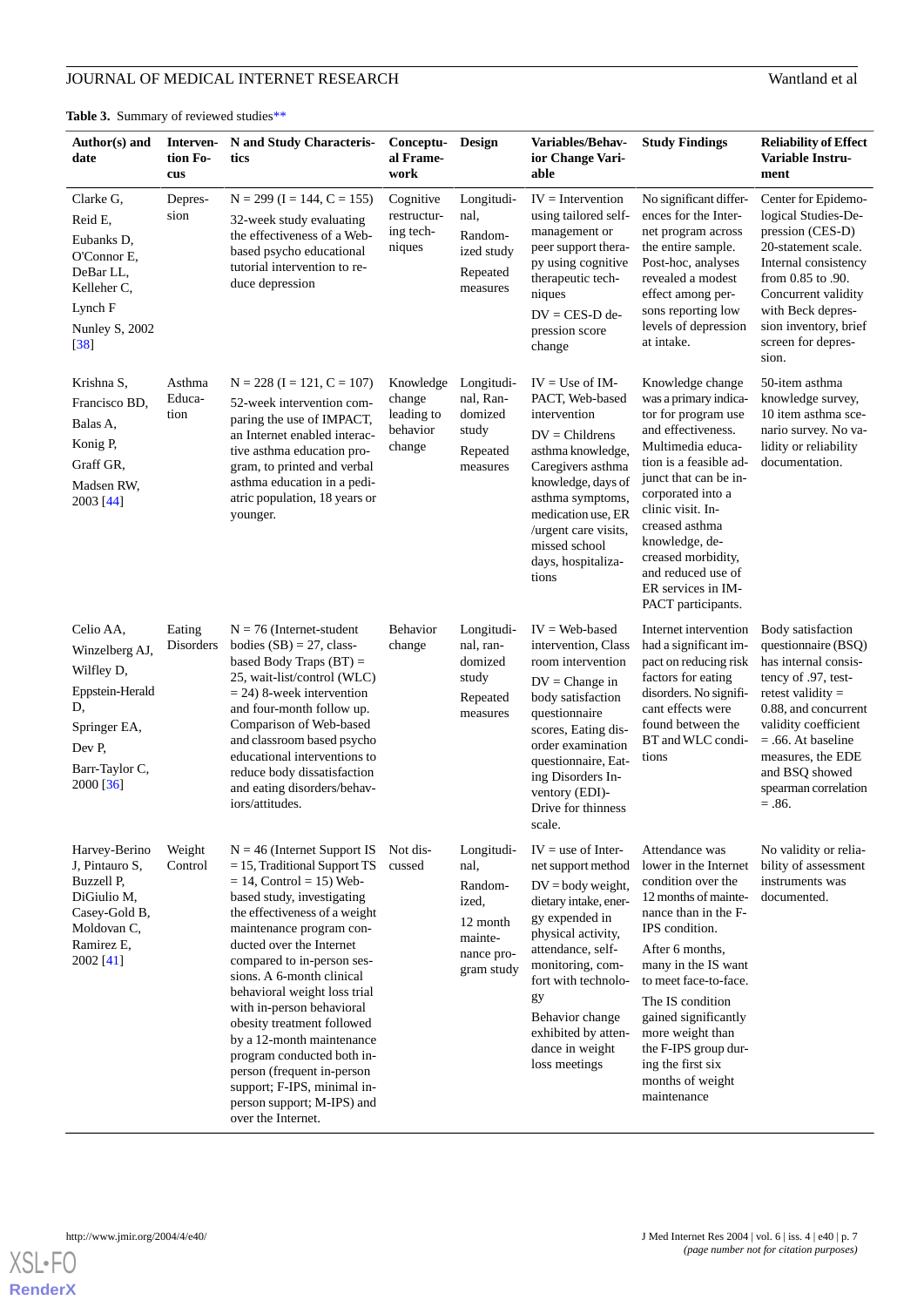| Author(s) and<br>date                                                                                                  | Interven-<br>tion Fo-<br>cus       | N and Study Characteris-<br>tics                                                                                                                                  | Conceptu-<br>al Frame-<br>work                  | <b>Design</b>                                                            | Variables/Behav-<br>ior Change Vari-<br>able                                                                                                                                                                                                                                       | <b>Study Findings</b>                                                                                                                                                                                                                                                                                                                                                                                                                                                                               | <b>Reliability of Effect</b><br>Variable Instru-<br>ment                                                                                                                                                                                                                                                                                                    |
|------------------------------------------------------------------------------------------------------------------------|------------------------------------|-------------------------------------------------------------------------------------------------------------------------------------------------------------------|-------------------------------------------------|--------------------------------------------------------------------------|------------------------------------------------------------------------------------------------------------------------------------------------------------------------------------------------------------------------------------------------------------------------------------|-----------------------------------------------------------------------------------------------------------------------------------------------------------------------------------------------------------------------------------------------------------------------------------------------------------------------------------------------------------------------------------------------------------------------------------------------------------------------------------------------------|-------------------------------------------------------------------------------------------------------------------------------------------------------------------------------------------------------------------------------------------------------------------------------------------------------------------------------------------------------------|
| Oenema A,<br>Brug J,<br>Lechner L,<br>2001 [47]                                                                        | Nutrition                          | $N = 198$ , $(I = 96, C = 102)$<br>Web-based tailored nutrition<br>education program.                                                                             | Weinsteins<br>Precaution<br>Adoption<br>Process | Random-<br>ized trial<br>Repeated<br>measures<br>(pre-post)              | $IV = Use of Web-$<br>based tailored nutri-<br>tion education pro-<br>gram<br>$DV = Validated$<br>food frequency<br>questionnaire<br>Behavior change<br>exhibited by self<br>report of awareness<br>of personal dietary<br>intake levels                                           | Significant differ-<br>ences in awareness<br>and intention to<br>change were found<br>between the interven-<br>tion and control<br>group at post-test.<br>Tailored interven-<br>tion was appreciated<br>better, rated as more<br>personally relevant,<br>had more subjective<br>impact on opinion<br>and intentions to<br>change than the gen-<br>eral nutrition infor-<br>mation.                                                                                                                  | Pearson correlations<br>of about 0.7 for<br>adults and 0.6 for<br>adolescents were ob-<br>served between fat<br>scores derived from<br>the Fat list and total<br>and saturated fat in-<br>take in grams esti-<br>mated by the 7-day<br>diet records.                                                                                                        |
| Harvey-Berino<br>J,<br>Pintauro SJ,<br>Buzzell P,<br>DiGiulio M,<br>Gold BC,<br>Moldovan C,<br>Ramirez E,<br>2002 [42] | Weight<br>Loss<br>Mainte-<br>nance | $N = 122$ (Internet = 40,<br>Minimal in- person support<br>$=$ 41, Frequent in person<br>support $= 41$ ) Sustained<br>contact following a weight<br>loss program | Not dis-<br>cussed                              | Longitudi-<br>nal<br>18 month<br>weight<br>mainte-<br>nance pro-<br>gram | $IV = Use of Inter-$<br>net support method<br>$DV =$ body weight,<br>dietary intake, ener-<br>gy expended in<br>physical activity,<br>attendance, self-<br>monitoring, com-<br>fort with technolo-<br>gy<br>Behavior change<br>exhibited by 18<br>mos. weight loss<br>maintenance. | Internet group report-<br>ed increased peer<br>support. Internet<br>support not as effec-<br>tive as minimal or<br>frequent intensive<br>in-person therapist<br>support for facilitat-<br>ing the long-term<br>maintenance of<br>weight loss Weight<br>loss did not differ by<br>condition during<br>treatment The IS<br>condition gained<br>more weight than<br>the F-IPS group dur-<br>ing the first 6<br>months of weight<br>maintenance and<br>sustained lesser<br>weight loss than<br>control. | No validity or relia-<br>bility of assessment<br>instruments was<br>documented.                                                                                                                                                                                                                                                                             |
| Chou FY,<br>2003 [32]                                                                                                  | <b>HIV/AIDS</b>                    | $N = 359$ (I = 122, C = 237)<br>Self Care Symptom Manage-<br>ment in individuals living<br>with HIV/AIDS (SSC-<br>HIVrev.)                                        | <b>Behavior</b><br>Change                       | Conve-<br>nience<br>sample<br>(Web ver-<br>sion)                         | $IV = Use of Wed-$<br>based version of<br>symptom reporting<br>tool<br>$DV = Help$ seeking<br>strategies, personal<br>network, informa-<br>tion resources, Use<br>of medications                                                                                                   | Dissertation, partici-<br>pants in Web group<br>reported decreased<br>help seeking strate-<br>gies, decreased spiri-<br>tual strategies, and<br>decreased personal<br>networks compared<br>to non-Web-based<br>responders.                                                                                                                                                                                                                                                                          | SSC-HIVrev. Part 1-<br>45 HIV-related<br>symptoms cluster in-<br>to 11 factor scores.<br>Reliability .76 - .91;<br>Part 2-19 HIV-relat-<br>ed symptoms that do<br>not cluster into fac-<br>tor scores but may<br>be of interest from a<br>clinical perspective;<br>Part 3-8 items relat-<br>ed to gyn symptoms<br>for women. Cron-<br>bachs alpha = $.94$ . |

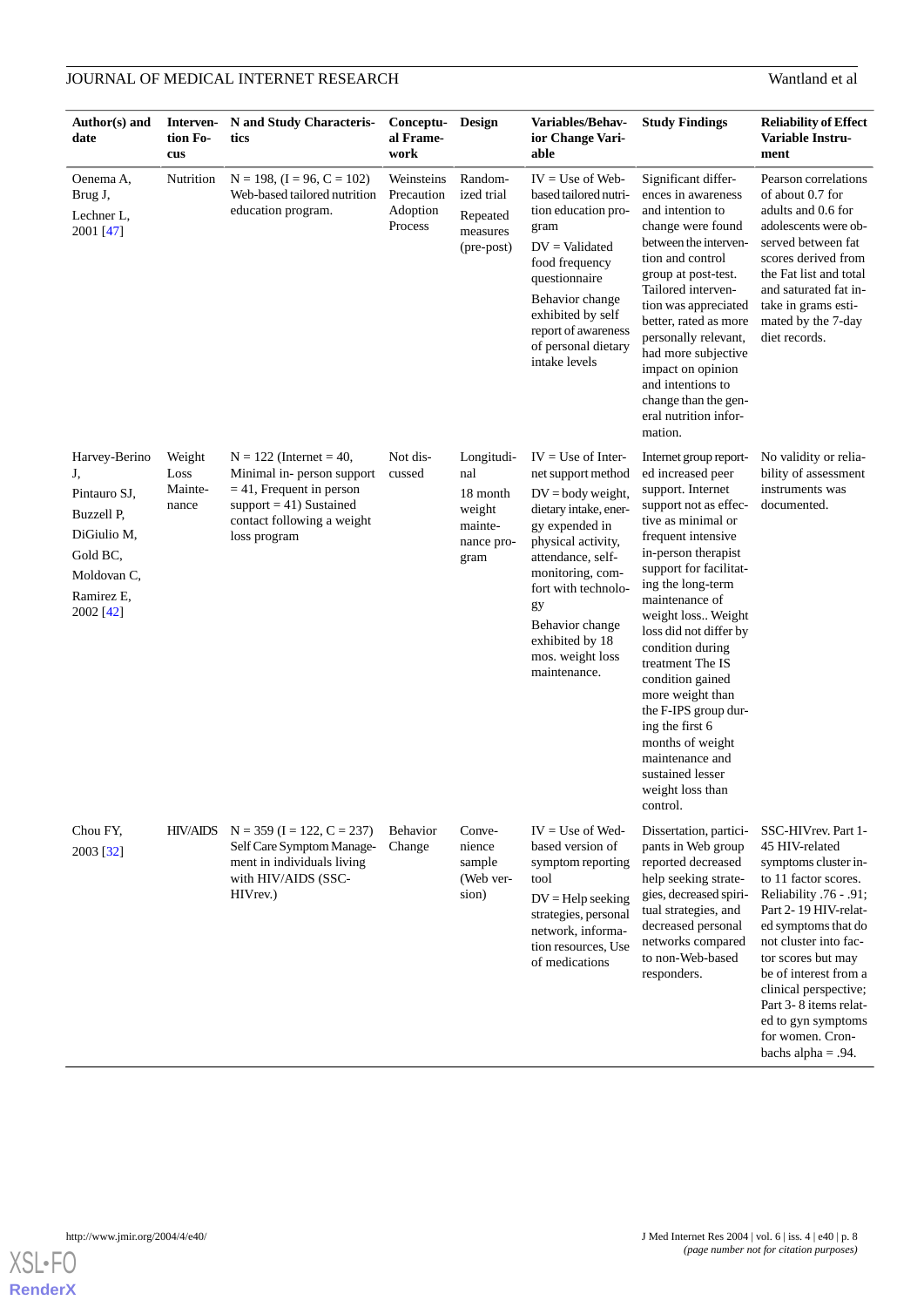| Author(s) and<br>date                                                                                            | Interven-<br>tion Fo-<br>cus           | N and Study Characteris-<br>tics                                                                                                                                                                                                                                                     | Conceptu- Design<br>al Frame-<br>work                    |                                                                                                  | <b>Variables/Behav-</b><br>ior Change Vari-<br>able                                                                                                                                                                                                                           | <b>Study Findings</b>                                                                                                                                                                                                                                                                                                                                                                                                           | <b>Reliability of Effect</b><br>Variable Instru-<br>ment                                                                                                                                                                                                                                                                                                   |
|------------------------------------------------------------------------------------------------------------------|----------------------------------------|--------------------------------------------------------------------------------------------------------------------------------------------------------------------------------------------------------------------------------------------------------------------------------------|----------------------------------------------------------|--------------------------------------------------------------------------------------------------|-------------------------------------------------------------------------------------------------------------------------------------------------------------------------------------------------------------------------------------------------------------------------------|---------------------------------------------------------------------------------------------------------------------------------------------------------------------------------------------------------------------------------------------------------------------------------------------------------------------------------------------------------------------------------------------------------------------------------|------------------------------------------------------------------------------------------------------------------------------------------------------------------------------------------------------------------------------------------------------------------------------------------------------------------------------------------------------------|
| Marshall AL,<br>Leslie ER,<br>Bauman AE,<br>Marcus BH,<br>Owen N, 2003<br>$[46]$                                 | Physical<br>Activity<br>Promo-<br>tion | $N = 655$ (I = 327, C = 328)<br>Eight week mediated physi-<br>cal activity Web-based inter-<br>vention vs. eight week print<br>based intervention                                                                                                                                    | Trans-theo-<br>retical<br>(stages of<br>Change)<br>Model | Longitudi-<br>nal Ran-<br>domized<br>study                                                       | $IV = Use of Web-$<br>based mediated<br>physical activity<br>(Active Living) in-<br>tervention<br>$DV = Change$ in<br>physical activity<br>measured by the<br><b>International Physi-</b><br>cal Activity Ques-<br>tionnaire (IPAQ)<br><b>Short Past</b><br>7-day instrument. | Increase in total<br>physical activity in<br>the Print participants<br>who were<br>inactive at baseline.<br>Decrease in average<br>time spent sitting on<br>a weekday in the<br>Web group. No dif-<br>ference between<br>Print and Web pro-<br>gram effects on re-<br>ported physical activ-<br>ity. The Print group<br>showed slightly<br>larger effects and a<br>higher level of<br>recognition of pro-<br>gram materials.    | No documentation<br>of data supporting<br>validity or reliabili-<br>ty.                                                                                                                                                                                                                                                                                    |
| Gustafson DH,<br>Hawkins RP,<br>Boberg E, Pin-<br>gree S,<br>Serlin RE,<br>Grazino F,<br>Chan CL, 1999<br>$[40]$ | <b>HIV/AIDS</b>                        | $N = 204$ , $I = 107$ overall, C<br>$= 97$ ) The Comprehensive<br>Health Enhancement Sup-<br>port System (CHESS) devel-<br>oped for HIV/AIDS)<br>Received system for 3 or 6<br>months; controls received<br>no intervention of the<br>CHESS system.                                  | <b>Behavior</b><br>change                                | Longitudi-<br>nal Ran-<br>domized<br>trial, Re-<br>peated<br>measures<br>Pre, intra,<br>and post | $IV = Use of$<br>CHESS system<br>$DV = QOL$ vari-<br>ables Medical out-<br>comes study<br>(MOS) short form<br>Hospital resource<br>utilization<br>Behavior change<br>exhibited by level<br>of participation in<br>healthcare                                                  | Intervention group<br>had shorter ambulato-<br>ry .care visits, more<br>phone calls to<br>providers, fewer $\&$<br>shorter hospitaliza-<br>tions compared to<br>control during the<br>computer implemen-<br>tation period. Post-<br>implementation no<br>difference in number<br>and length of hospi-<br>talizations. Use of<br>non emergency/<br>emergency were not<br>significantly differ-<br>ent between groups             | Four subscales from<br>the MOS 36, Physi-<br>cal function<br>$(\alpha=0.87)$ , cognitive<br>function $(\alpha = .91)$ ,<br>energy ( $\alpha$ =0.85), de-<br>pression $(\alpha=0.90)$                                                                                                                                                                       |
| Christensen H,<br>Griffiths KM,<br>Korten A, 2002<br>$\left[37\right]$                                           | Behav-<br>ioral<br>Therapy             | Cognitive Web-based sample of 1096<br>completed the Goldberg de-<br>pression scale. Subanalysis<br>also includes 49 students<br>enrolled in an Abnormal<br>Psychology course and local<br>population survey of 2385<br>20-24 year olds<br>Free access to MoodGYM<br>Web intervention | Cognitive<br>behavioral<br>change                        | Study                                                                                            | Descriptive $IV = Use of$<br>MoodGYM<br>$DV = Changes$ in<br>depression and<br>anxiety symptoms                                                                                                                                                                               | 20% of sessions<br>lasted $> 16$ mins.<br>Those who complet-<br>ed at least 1 assess-<br>ment reported initial<br>symptoms of depres-<br>sion and anxiety that<br>exceeded those<br>found in population-<br>based surveys and<br>those characterizing<br>a sample of Universi-<br>ty students. Both<br>anxiety and depres-<br>sion scores de-<br>creased significantly<br>as individuals pro-<br>gressed through the<br>modules | Goldberg Depres-<br>sion and anxiety<br>Scales The full set of<br>nine questions need<br>to be administered<br>only if there are pos-<br>itive answers to the<br>first 4. When as-<br>sessed against the<br>full set of 60 ques-<br>tions contained in<br>the psychiatric as-<br>sessment they have<br>a specificity of 91%<br>and a sensitivity of<br>86% |

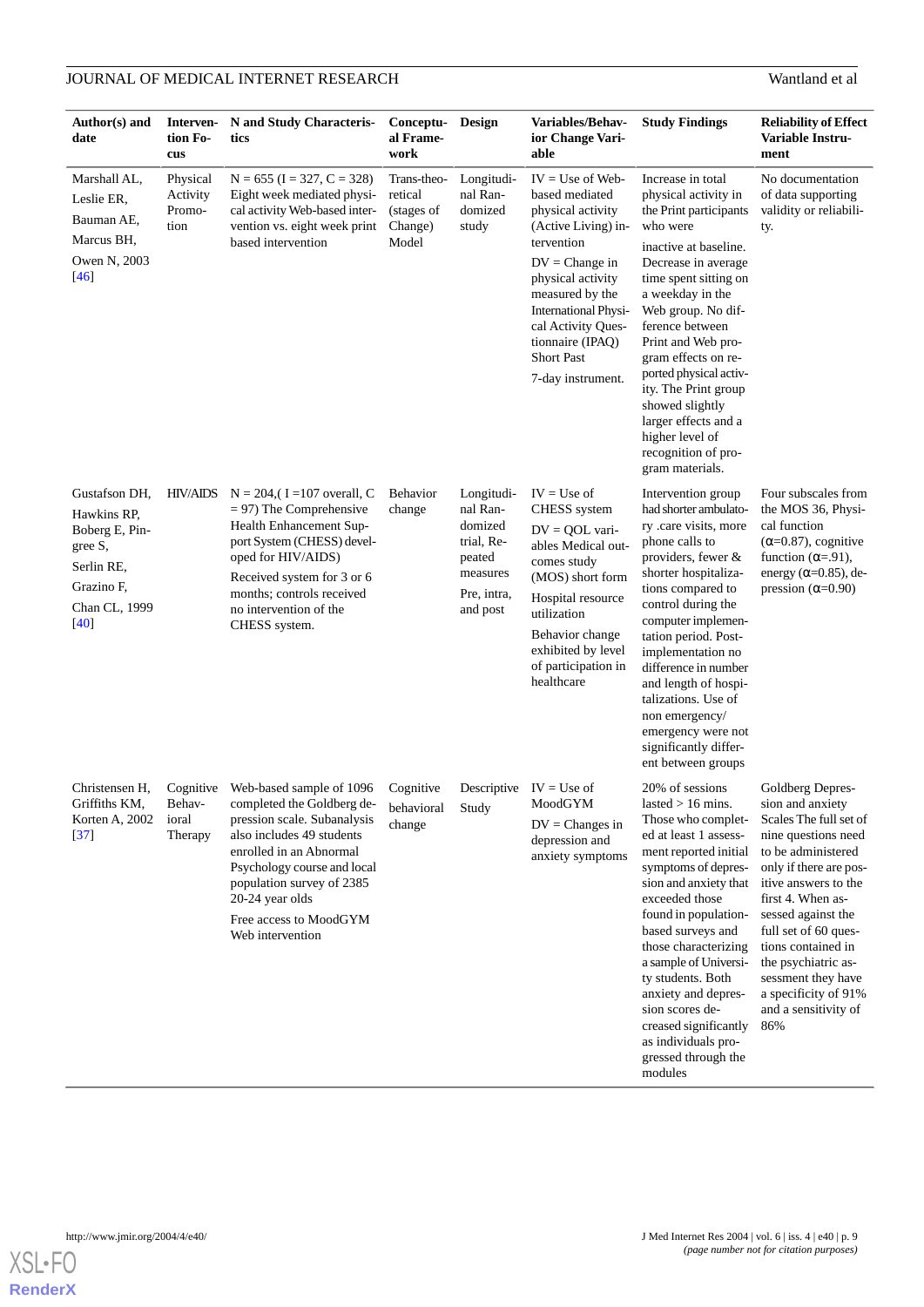| Author(s) and<br>date                                                                                                         | Interven-<br>tion Fo-<br>cus                                       | N and Study Characteris-<br>tics                                                                                                                                                                                                                                                                                      | Conceptu-<br>al Frame-<br>work     | <b>Design</b>                                                                                                      | Variables/Behav-<br>ior Change Vari-<br>able                                                                                                                                                                                                                                                             | <b>Study Findings</b>                                                                                                                                                                                                                                                                                                                                                                                                                          | <b>Reliability of Effect</b><br>Variable Instru-<br>ment                                                                                                                                                                                                                                                                 |
|-------------------------------------------------------------------------------------------------------------------------------|--------------------------------------------------------------------|-----------------------------------------------------------------------------------------------------------------------------------------------------------------------------------------------------------------------------------------------------------------------------------------------------------------------|------------------------------------|--------------------------------------------------------------------------------------------------------------------|----------------------------------------------------------------------------------------------------------------------------------------------------------------------------------------------------------------------------------------------------------------------------------------------------------|------------------------------------------------------------------------------------------------------------------------------------------------------------------------------------------------------------------------------------------------------------------------------------------------------------------------------------------------------------------------------------------------------------------------------------------------|--------------------------------------------------------------------------------------------------------------------------------------------------------------------------------------------------------------------------------------------------------------------------------------------------------------------------|
| Ritterband LM<br>Cox DJ<br>Kovatchev B<br>McKnight L<br>Walker LS<br>Patel K<br><b>Borowitz SM</b><br>Sutphen J, 2003<br>[48] | Pediatric<br>Encopre-<br>sis                                       | $N = 24$ (I = 12, C = 12) 3-<br>week intervention for pedi-<br>atric bowel training (En-<br>hanced Toilet Training-<br>ETT) to reduce defecation<br>accidents called U-CAN-<br>POOP-TOO. Evaluate the<br>Internet version to overcome<br>barriers of healthcare profes-<br>sional implementation of<br>therapy alone. | <b>Behavior</b><br>change          | Longitudi-<br>nal study                                                                                            | $IV = Use of Web-$<br>based U-CAN-<br>POOP-TOO inter-<br>vention for ETT<br>$DV = Reduction in$<br>number of defeca-<br>tion accidents,<br>bathroom use<br>change, encopresis<br>knowledge ques-<br>tionnaire (EKQ),<br>Virginia encopresis<br>/constipation appre-<br>ciation test (VE-<br>CAT)         | The Web partici-<br>pants showed im-<br>provement<br>in reduced fecal<br>soiling, increased<br>toilet use, increased<br>unprompted trips to<br>the toilet. Both<br>groups showed im-<br>provements in<br>knowledge and toilet-<br>ing behaviors. Inter-<br>net interventions<br>may be an effective<br>way of delivering<br>sophisticated behav-<br>ioral interventions to<br>a large and dispersed<br>population in a con-<br>venient format. | <b>VECAT-</b> consists<br>of 18 pairs of draw-<br>ings (9 pairs of bow-<br>el-specific and 9<br>parallel generic<br>events), the child se-<br>lects the picture in<br>each pair that best<br>describes him/her-<br>self. Authors state<br>the VECAT has<br>good internal consis-<br>tency and testretest<br>reliability. |
| Winzelberg AJ<br>Eppstein D<br>Eldredge KL<br>Wilfley D<br>Dasmahapatra<br>R<br>Dev P<br>Barr-Taylor C,<br>2000 [51]          | Eating<br>Disorders                                                | $N = 60$ (I = 31, C = 29) 8-<br>week intervention and three-<br>month follow up. Compari-<br>son of Web-based and<br>classroom based psychoedu-<br>cational interventions to re-<br>duce body dissatisfaction<br>and eating disorders/behav-<br>iors/attitudes.                                                       | <b>Behavior</b><br>change          | Longitudi-<br>nal random-<br>ized study                                                                            | $IV = Web-based$<br>intervention, Class<br>room intervention<br>$DV = Change$ in<br>body satisfaction<br>questionnaire<br>scores, Eating dis-<br>order examination<br>questionnaire,<br><b>EDI-Drive for</b><br>thinness scale                                                                           | Evidence of feasibil-<br>ity for an Internet in-<br>tervention to provide<br>education via the In-<br>ternet. At follow up,<br>the intervention<br>group showed im-<br>provement in body<br>image and a de-<br>crease in the drive<br>for thinness mea-<br>sures compared to<br>controls.                                                                                                                                                      | Body satisfaction<br>questionnaire (BSQ)<br>has internal consis-<br>tency of .97, test-<br>retest validity $=0.88$ ,<br>and concurrent valid-<br>ity coefficient = $.66$ .<br>EDI drive for thin-<br>ness subscales have<br>cronbachs alpha be-<br>tween .65 and .90.                                                    |
| Andersson G<br>Stromgren T<br>Strom L<br>Lyttkens L,<br>2002 [35]                                                             | <b>Tinnitus</b>                                                    | $N = 117$ (I = 53, C = 64)<br>Web-based cognitive behav-<br>ioral therapy (CBT) to de-<br>crease distress caused by<br>tinnitus.                                                                                                                                                                                      | Cognitive<br>Behavioral<br>Therapy | Longitudi-<br>nal, ran-<br>domized,<br>Crossover<br>design 6<br>month inter-<br>vention, six<br>month con-<br>trol | $IV = Use of Web-$<br>based structured<br>interview.<br>treatment interac-<br>tions, self-help<br>program and week-<br>ly diaries<br>$DV = CBT Treat$<br>ment efficacy evi-<br>denced by change<br>in tinnitus reaction<br>questionnaire, an-<br>noyance, anxiety<br>sensitivity, depres-<br>sion scores | Reductions of tinni-<br>tus-related annoy-<br>ance and anxious<br>and depressive<br>mood.                                                                                                                                                                                                                                                                                                                                                      | <b>Tinnitus Reaction</b><br>Questionnaire<br>(TRQ) 26-item scale<br>internal consistency<br>of .96, test-retest<br>correlation $r = .88$ ,<br>Swedish version re-<br>ported $\alpha$ = .97. Hos-<br>pital anxiety and de-<br>pression scales<br>(HADS) show<br>$\alpha = 82$ , $\alpha$ -.90 respec-<br>tively.          |
| Soetikno, RM.<br>Mrad, R.<br>Pao, V.<br>Lenert, L., 1997<br>$[33]$                                                            | Ulcera-<br>tive coli-<br>$t$ is $(UC)$<br>and Quali-<br>ty of Life | $N = 100$ (I = 53, C = 47)<br>Compared self-administered<br>Internet based SF 36 and Ir-<br>ritable bowel QOL specific<br>questionnaires (IBDQ) to<br>paper-based administration.                                                                                                                                     | Not dis-<br>cussed                 | Random-<br>ized<br>Trial                                                                                           | $IV = Use of Web-$<br>based assessment<br>tool<br>$DV =$ Response<br>demonstrating Va-<br>lidity of MOS 36<br>and IBD assess-<br>ment surveys                                                                                                                                                            | Web-based scores<br>on the IBPD tool<br>were statistically<br>different. Web partic-<br>ipants had a wider<br>range of scores and<br>lower mean scores<br>than clinic cases.                                                                                                                                                                                                                                                                   | MOS-SF 36 Reliabil-<br>ity cronbachs alpha:<br>Phys. function .88-<br>.93; Phys. role lim-<br>its. 84-.96; Pain .80-<br>.90, social function<br>.68-.85; Mental<br>health .82-.95;<br>Emot. role limits 80-<br>.96; Vitality .85-.96;<br>Gen. health .78-.95.                                                            |

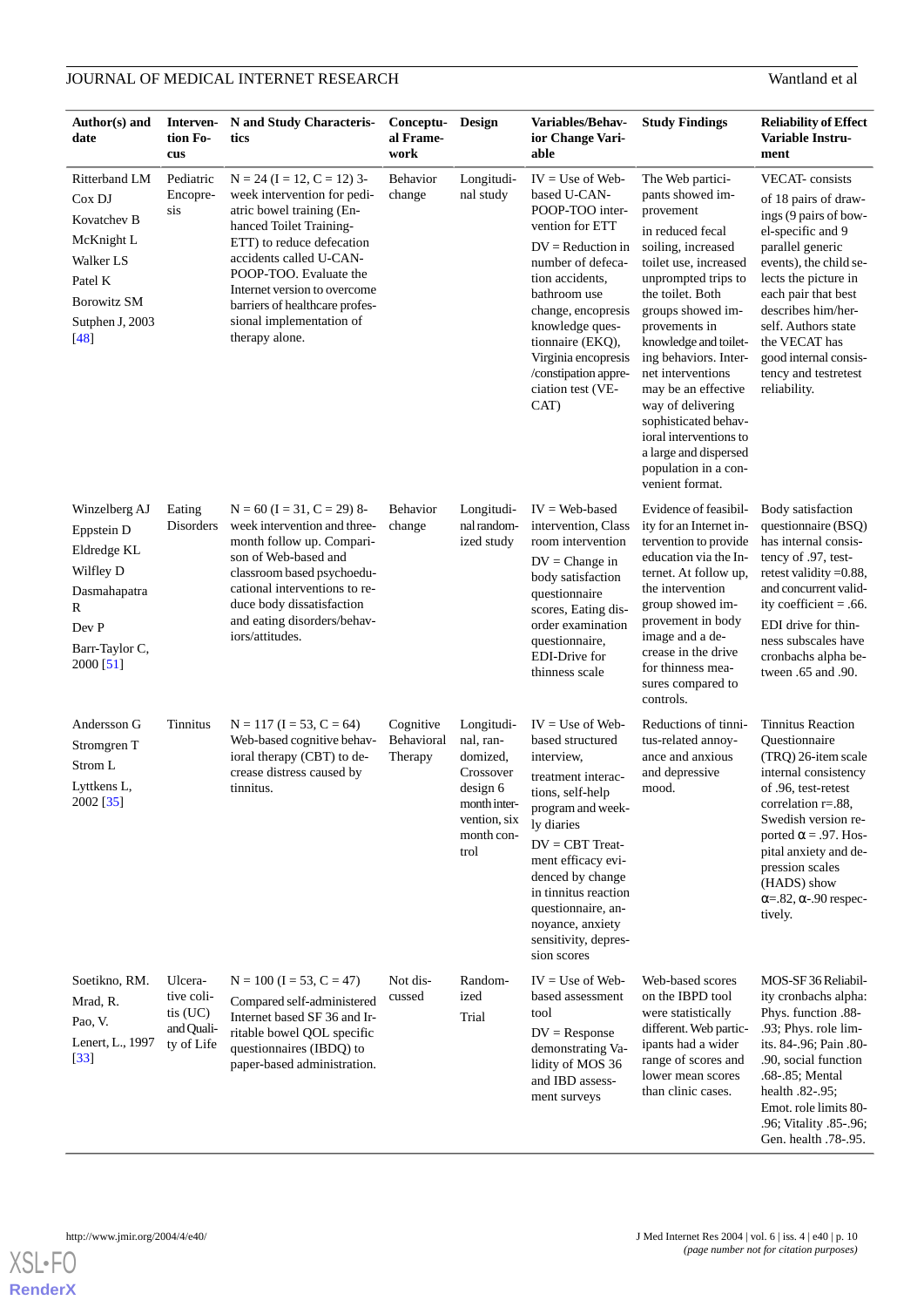| Author(s) and<br>date                                                                                        | Interven-<br>tion Fo-<br>cus                                                          | N and Study Characteris-<br>tics                                                                                                                                                                                                                                                       | Conceptu-<br>al Frame-<br>work | <b>Design</b>                                                            | Variables/Behav-<br>ior Change Vari-<br>able                                                                                                                                                                                                                                   | <b>Study Findings</b>                                                                                                                                                                                                                                                                                              | <b>Reliability of Effect</b><br>Variable Instru-<br>ment                                                                                                                                                                                                                 |
|--------------------------------------------------------------------------------------------------------------|---------------------------------------------------------------------------------------|----------------------------------------------------------------------------------------------------------------------------------------------------------------------------------------------------------------------------------------------------------------------------------------|--------------------------------|--------------------------------------------------------------------------|--------------------------------------------------------------------------------------------------------------------------------------------------------------------------------------------------------------------------------------------------------------------------------|--------------------------------------------------------------------------------------------------------------------------------------------------------------------------------------------------------------------------------------------------------------------------------------------------------------------|--------------------------------------------------------------------------------------------------------------------------------------------------------------------------------------------------------------------------------------------------------------------------|
| Homer C,<br>Susskind O,<br>Alpert HR,<br>Owusu M,<br>Schneider L,<br>Rappaport LA,<br>Rubin DH,<br>2000 [43] | Asthma                                                                                | $N = 137$ , $(I = 76, C = 61)$<br>children ages 3-12, 12-<br>month study<br>Effectiveness of interactive<br>multimedia educational<br>software program about<br>asthma vs. control who re-<br>viewed printed educational<br>materials with a research as-<br>sistant.                  | Self effica-<br>cy theory      | Longitudi-<br>nal Ran-<br>domized<br>study                               | $IV = Use of Interac-$<br>tive tool<br>$DV = Acute care$<br>use emergency de-<br>partment (ED),<br>outpatient clinic<br>(OP) clinic, reports<br>of asthma severity.<br>Parent/child<br>knowledge of asth-<br>ma.                                                               | No differences were<br>demonstrated be-<br>tween the 2 groups<br>in primary or sec-<br>ondary outcome<br>measures. Both<br>groups showed im-<br>provement in all<br>outcomes. Increased<br>knowledge after use<br>of the computer pro-<br>gram. Children re-<br>ported having en-<br>joyed using the pro-<br>gram. | Child Health Ques-<br>tionnaire (CHQ-<br>PF50) assessed<br>functional status. 11<br>multi-item scales<br>covering the physi-<br>cal, emotional and<br>social well-being of<br>children. Internal<br>consistency alphas<br>of .39-.96 (mean.72)                           |
| Lange A,<br>Rietdijk D,<br>Hudcovicova<br>M,<br>van de Ven JP,<br>Schrieken B,<br>Emmelkamp<br>PM, 2003 [45] | Posttrau-<br>matic<br><b>Stress</b><br>Disorder                                       | $N = 184$ (I = 122, C = 62) 5-<br>week study consisting of<br>two, 45 minute writing ses-<br>sion per week consisting of<br>self confrontation, cognitive<br>reappraisal, and social shar-<br>ing.                                                                                     | <b>Behavior</b><br>change      | Longitudi-<br>nal Ran-<br>domized<br>study                               | $IV = Use of Web-$<br>based intervention<br>$DV = Change$ in<br>Impact of Event<br>(IES) scale, symp-<br>tom checklist-90<br>scale                                                                                                                                             | On most subscales,<br>more than 50% of<br>the treated<br>participants showed<br>reliable change and<br>clinically significant<br>improvement, The<br>highest percentage<br>change was found<br>for depression and<br>avoidance.                                                                                    | The IES (Dutch ver-<br>sion by Kleber &<br>Brom, 1986*). Uses<br>a 5-point Likert<br>scale on experiences<br>for a given symptom<br>during the past<br>week. Cronbachs al-<br>pha .66 -.78 for the<br>Avoidance subscale<br>and .72 -.81 for the<br>Intrusions subscale. |
| Strom L,<br>Pettersson R.<br>Andersson G,<br>2000 [50]                                                       | Headache                                                                              | Recurrent $N = 102$ (I = 20, C = 25,<br>$\text{dropout} = 57$ ) 6-week inter-<br>vention of applied relaxation<br>and problem solving to treat<br>recurrent headaches while<br>minimizing therapist con-<br>tact.                                                                      | Self-help                      | Longitudi-<br>nal Ran-<br>domized<br>controlled<br>study                 | $IV = Use of the$<br>Web-based train-<br>ing program for<br>headache relax-<br>ation techniques<br>and headache<br>problem solving<br>$DV = Headache$<br>index measure, #<br>headaches, intensi-<br>ty, Becks Depres-<br>sion Inventory,<br>Headache Disabili-<br>ty Inventory | The Internet has the<br>potential to serve as<br>a complement in the<br>treatment of recur-<br>rent headache.<br>A significant reduc-<br>tion in the number of<br>headaches for the<br>treated participants.                                                                                                       | No validity or relia-<br>bility discussion.                                                                                                                                                                                                                              |
| Southard BH<br>Southard DR<br>Nuckolls J,<br>2003 [49]                                                       | $2^0$ preven-<br>tion heart<br>disease                                                | $N = 106$ (I = 53, C = 53) 6-<br>month study comparing an<br>Internet based program (SI)<br>for nurse case managers to<br>provide support, monitoring<br>and education to patients<br>with CVD. Tailored interac-<br>tive home based system. Use<br>was once a week for 30<br>minutes. | Not dis-<br>cussed             | Longitudi-<br>nal Ran-<br>domized<br>case con-<br>trol pre<br>post study | $IV = Use of$<br>Heartlinks<br>$DV = physiologic$<br>measure change,<br>Minutes of exer-<br>cise; MEDFICTS<br>fat score; Depres-<br>sion score; Costs<br>of care                                                                                                               | Fewer CV events<br>occurred in interven-<br>tion (SI) than in con-<br>trol. Increased<br>weight loss in SI<br>group to control.<br>Depression scores<br>increased in both<br>groups<br>Minutes of exercise<br>increased                                                                                            | Dartmouth (COOP)<br>OOL assessment 8<br>factors and health<br>status change score<br><b>Becks Depression</b><br>Inventory 21 items,<br>Internal consisten-<br>cies from $.73$ to $.95$ .                                                                                 |
| Bell DS,<br>Kahn CE Jr,<br>1996 [3]                                                                          | Validity<br>and Relia-<br>bility as-<br>sessment<br>of Web-<br>based<br>MOS SF<br>36. | $N = 4876$ Web versions,<br>2471 MOS study<br>Compared MOS SF 36 valid-<br>ity and reliability data of<br>paper based documentation<br>to Web-based version.                                                                                                                           | Not dis-<br>cussed             | Conve-<br>nience<br>sample                                               | $IV = Use of Web-$<br>based SF 36<br>$DV =$ Completion<br>and Results of<br><b>QOL</b> subscales                                                                                                                                                                               | 97% of users com-<br>pleted the survey in<br>< 10 minutes. Older<br>participants required<br>more time to com-<br>plete the survey.<br>Web participants<br>had overall worse<br>QOL subscale val-<br>ues                                                                                                           | Subscale scores<br>range from 0.76 to<br>0.90, similar to those<br>of the MOS paper<br>based reliability val-<br>ues.                                                                                                                                                    |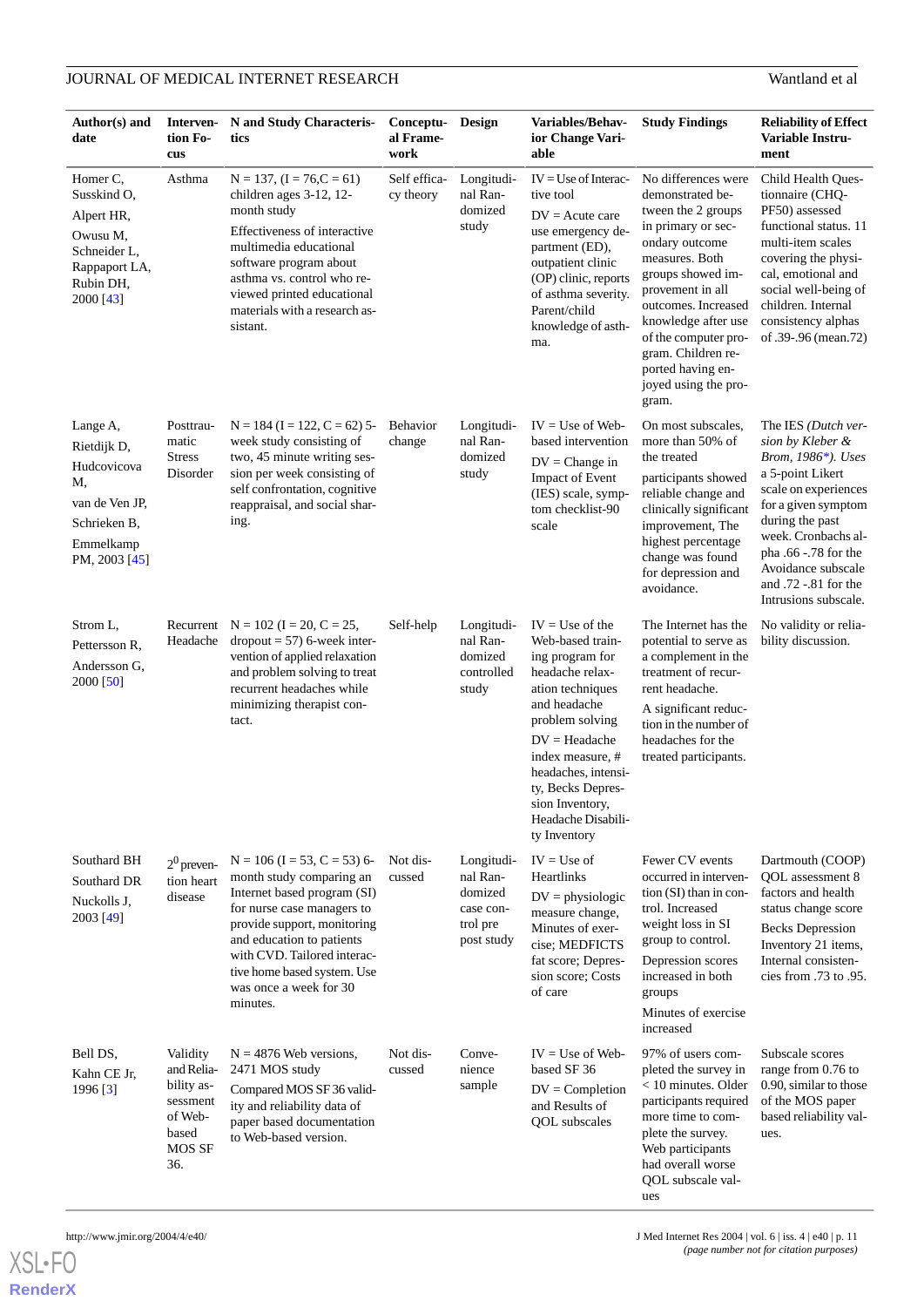| Author(s) and<br>date                                                                | Interven-<br>tion Fo-<br>cus | N and Study Characteris-<br>tics                                                                                                                              | Conceptu-<br>al Frame-<br>work                   | Design                                                              | Variables/Behav-<br>ior Change Vari-<br>able                                                                                                                                                                                                                          | <b>Study Findings</b>                                                                                                                                                                                                                                                                                  | <b>Reliability of Effect</b><br>Variable Instru-<br>ment                                                                                                                                                                                                                                                               |
|--------------------------------------------------------------------------------------|------------------------------|---------------------------------------------------------------------------------------------------------------------------------------------------------------|--------------------------------------------------|---------------------------------------------------------------------|-----------------------------------------------------------------------------------------------------------------------------------------------------------------------------------------------------------------------------------------------------------------------|--------------------------------------------------------------------------------------------------------------------------------------------------------------------------------------------------------------------------------------------------------------------------------------------------------|------------------------------------------------------------------------------------------------------------------------------------------------------------------------------------------------------------------------------------------------------------------------------------------------------------------------|
| Flatley-Brennan<br>P, 1998 [39]                                                      | <b>HIV/AIDS</b>              | $N = 57$ (I = 37, C = 20) 25-<br>week study demonstrating<br>the use and effects of a spe-<br>cialized computer network<br>among persons living with<br>AIDS, | Rogers Dif-<br>fusion of<br>Innovation<br>Theory | Longitudi-<br>nal Ran-<br>domized,<br>Repeated<br>measures<br>study | $IV =$ Home-based<br>computer network<br>use<br>$DV = Reduce so-$<br>cial isolation im-<br>prove confidence<br>skills in decision-<br>making no differen-<br>tial decline in<br>health status<br>among PLWA.                                                          | No significant differ-<br>ence between experi-<br>mental and control<br>groups Use of the<br>system did reduce<br>social isolation once<br>participants levels of<br>depression were<br>controlled and that<br>decision-making<br>confidence im-<br>proved as a function<br>of number of access-<br>es | Decision making<br>confidence used a<br>modified Saunders<br>and Courtney 15<br>item - 22-item scale.<br>$(\alpha = .80)$ . Social isola-<br>tion used Lins ex-<br>pressive social sup-<br>port scale ( $\alpha = .88$ ).<br>Health status used 7<br>item Activities of<br>Daily Living sub-<br>scale $(\alpha = .76)$ |
| Wu AW,<br>Yu-Isenberg K,<br>McGrath M, Ja-<br>cobson D,<br>Gilchrist K,<br>2000 [34] | <b>HIV/AIDS</b>              | $N = 164$ Touch-screen PC<br>$(n = 63)$ , Interview $(n = 50)$ ,<br>or self-administration ( $n =$<br>51).                                                    | Not dis-<br>cussed                               | Random-<br>ized trial                                               | $IV = Use of touch$<br>screen in clinic<br>kiosk PC to com-<br>plete assessment<br>tools<br>$DV = Reported$<br>measures from<br><b>MOS-HIV, AIDS</b><br><b>Clinical Trials</b><br>Group (ACTG),<br><b>Baseline Adher-</b><br>ence and ACTG<br><b>Symptom Distress</b> | The reliability was<br>noted to be compara-<br>ble to face-to-face<br>interview and self<br>administration of the<br>paper based tool.                                                                                                                                                                 | Reliability of<br>MOS_HIV<br>$\alpha$ =0.69-0.94 for all<br>subscales. Interclass<br>correlations range<br>between 0.54-0.88<br>for each subscale.                                                                                                                                                                     |
| Bangsberg DR,<br>Bronstone A,<br>Hofmann R,<br>2002 [31]                             | <b>HIV/AIDS</b>              | $N = 110$ Computer-assisted<br>patient self report vs.<br>provider estimate of HIV<br>medication Adherence.                                                   | Not dis-<br>cussed                               | Conve-<br>nience<br>sample                                          | $IV = Use of Com-$<br>puter assisted, self-<br>administered inter-<br>views (CASI)<br>kiosk PC to com-<br>plete survey tools.<br>$DV =$ Patient self<br>report and provider<br>medication adher-<br>ence estimate, er-<br>rors taking medica-<br>tion                 | 54% of patients<br>made at least one er-<br>ror in reporting their<br>medication regimen.<br>Providers tended to<br>overestimate their<br>patients' adherence<br>and correctly classi-<br>fied only 24% of<br>nonadherent patients<br>at the 80% adher-<br>ence level.                                 | Validation of patient<br>HIV medication self<br>report done using<br>the Aids Clinical<br>trias Groups<br>(ACTG) reasons for<br>missing medications<br>survey, viral load<br>and CD4 lab values<br>to assess detectable<br>and non-detectable<br>levels.                                                               |

\*\* Intervention = I; Control = C; IV = Independent variable;  $DV = Dependent$  variable;  $PLWA = People$  living with AIDS;

\* Kleber RJ, Brom D. Traumatische ervaringen, gevolgen en verwerking (Traumatic events, consequences and processing). Lisse, The Netherlands: Swets & Zeitlinger; 1986

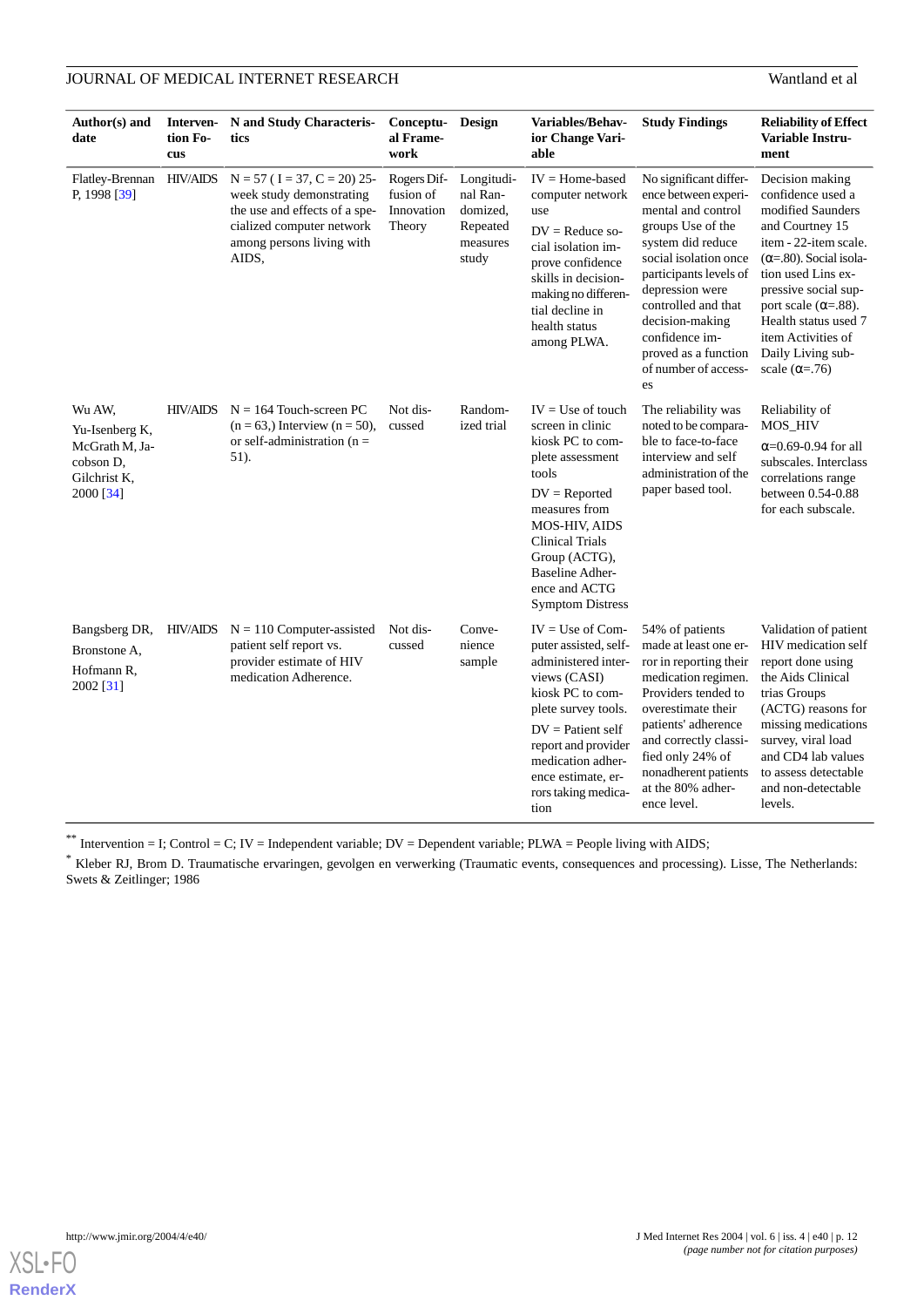<span id="page-12-0"></span>**Table 4.** Demographic characteristics of the cumulative studies

| <b>Author</b>                 | <b>Total</b> | <b>Attrition % From Enrollment To Final Follow Up</b> |                |                       | Mean Age in years (Range) | Gender         |                |
|-------------------------------|--------------|-------------------------------------------------------|----------------|-----------------------|---------------------------|----------------|----------------|
|                               | $N^*$        | Interven-<br>tion                                     | <b>Control</b> | <b>Study Duration</b> |                           | <b>Males</b>   | Fe-<br>males   |
| Andersson et al [35]          | 117          | 13%                                                   | 7%             | 6 weeks               | 47.8                      | 62             | 55             |
| Bangsberg et al [31]          | 110          | NA                                                    | <b>NA</b>      | NA                    | 46                        | 96             | 14             |
| Bell & Kahn $\lceil 3 \rceil$ | 4876         | <b>NA</b>                                             | <b>NA</b>      | NA                    | 38.2                      | 2455           | 2421           |
| Celio et al [36]              | 76           | 12%                                                   | 31%            | 26 weeks              | $19.6(18-36)$             | $\overline{0}$ | 76             |
| Christensen et al [37]        | 3530         | 48% reported combined                                 |                | self paced            | 35.5                      | 1567           | 1963           |
| Chou $[32]$                   | 359          | NA                                                    | <b>NA</b>      | NA                    | 42.7                      | 280            | 79             |
| Clarke et al [38]             | 299          | 41% reported combined                                 |                | 32 weeks              | 43.7                      | 73             | 226            |
| Flatley-Brennan [39]          | 57           | 20%                                                   | 12%            | 26 weeks              | 33.2                      | 53             | $\overline{4}$ |
| Gustafson et al [40]          | 204          | 12%                                                   | 8%             | 26 weeks              | 34.6                      | 184            | 20             |
| Harvey-Berino et al [41]      | 46           | 4% reported combined                                  |                | 37 weeks              | $46.3(31-60)$             | 9              | 37             |
| Harvey-Berino et al [42]      | 122          | 18% reported combined                                 |                | 78 weeks              | 48.4                      | 18             | 104            |
| Homer et al [43]              | 137          | 25%                                                   | 20%            | 40 weeks              | $7.4(3-12)$               | 95             | 42             |
| Krishna et al [44]            | 228          | 53%                                                   | 58%            | 52 weeks              | Not Specified             | 148            | 80             |
| Lange et al [45]              | 184          | 53%                                                   | 48%            | 5 weeks               | 47.8                      | Not Specified  |                |
| Marshall et al $[46]$         | 655          | 14%                                                   | 19%            | 10 weeks              | 43                        | 321            | 334            |
| Oenema et al [47]             | 198          | NA                                                    | NA             | $\rm NA$              | 44                        | 75             | 123            |
| Ritterband et al [48]         | 24           | 0%                                                    | 0%             | 3 weeks               | 8.4                       | 5              | 19             |
| Soetikno et al [33]           | 100          | NA                                                    | NA             | NA                    | 44.5 (midpoint) (35-54)   | 55             | 45             |
| Southard et al [49]           | 106          | 4%                                                    | 0%             | 52 weeks              | 62 (37-86)                | 80             | 26             |
| Strom et al [50]              | 102          | 44% reported combined                                 |                | 6 weeks               | $36.7(19-62)$             | 33             | 69             |
| Winzelberg et al [51]         | 60           | 23%                                                   | 31%            | 20 weeks              | 20 (18-33)                | $\overline{0}$ | 60             |
| Wu et al $[34]$               | 164          | NA                                                    | <b>NA</b>      | NA                    | 41.5                      | 120            | 44             |
| Combined**                    | 11754        | 21%                                                   | 21%            |                       | 41.5                      | 5,729          | 5,841          |

\* Sample size (N) was derived from the number of cases newly enrolled into each study

\*\* Combined average age excluded: (1) Homer et al [[43](#page-19-5)]; Ritterband et al [[48\]](#page-19-4); Krishna et al [\[44\]](#page-19-1): subjects were all children 17 years of age or less. (2) Christensen et al [\[37\]](#page-18-14), only those who participated in the completion of the Goldberg Depression Scale portion of the study. (3) Soetikno et al [\[33\]](#page-18-15), only age range and midpoint were reported. Gender data were not reported by Lange et al [\[45](#page-19-6)]. Attrition rates were combined only for those specifying intervention/control.

NA=Non-longitudinal Study

#### **Knowledge and Behavioral Change Outcomes**

Sixteen of the 17 studied effect outcomes revealed improved knowledge and/or improved behavioral outcomes for participants using the Web-based interventions. The individual effect sizes for each of the reviewed study variables for knowledge change and/or behavioral change showed effect sizes ranging from small  $(\pm .01 \text{ to } .19)$  [\[36](#page-18-9)-[38](#page-18-8)[,41](#page-18-10),[44](#page-19-1)[,46](#page-19-3)]; to moderate (±.20 to .47) [\[39](#page-18-16),[45,](#page-19-6)[47,](#page-19-2)[50](#page-19-7)[,51](#page-19-0)]; to moderately large (.54 to .75) [[40](#page-18-13)[,42](#page-18-11),[43](#page-19-5)[,49](#page-19-8)]. Of the 17 studied outcome variables, six showed that the positive effect sizes were statistically significant as seen by the confidence intervals being greater than zero [\[42](#page-18-11)[-45](#page-19-6)[,47](#page-19-2)[,49](#page-19-8)]

([Box 1](#page-13-0)). The one study favoring non-Web-based interventions did not show statistical significance [[46\]](#page-19-3). There was no significant difference between the length of an intervention and effect size for the studied outcome.

Review of the forest plot graphical output figures showed a high degree of heterogeneity indicated by the confidence interval overlap ([Box 1\)](#page-13-0). Estimation of the homogeneity statistic was calculated and was statistically significant indicating variation between the 17 studies ( $Q_{w16} = 49.993$ ,  $P \le 0.001$ ). Sensitivity analysis to ascertain the studies with the greatest heterogeneity, revealed three standout studies [\[37](#page-18-14),[46,](#page-19-3)[49](#page-19-8)].

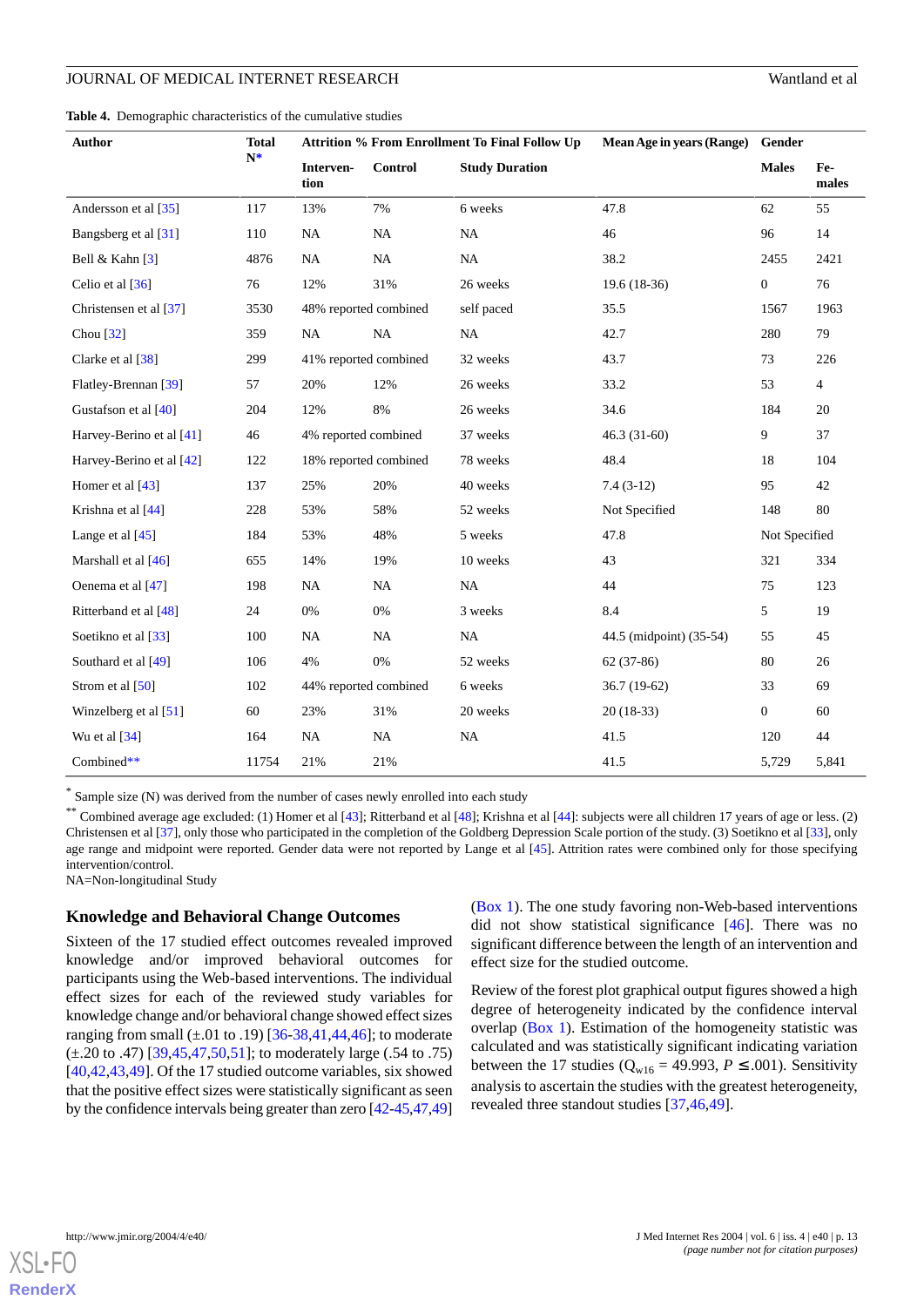<span id="page-13-0"></span>Textbox 1. Effect size (ES) for outcome variables in the analyzed Web-based interventions compared to paper-based interventions (N = 17 Studies)

#### **Study #, Primary Author, Study Focus-Effect Variable ES**

| 1. Andersson et al. Pre-post-follow up tinnitus reaction<br>questionnaire $[35]$                                       | .16   |
|------------------------------------------------------------------------------------------------------------------------|-------|
| 2. Celio et al. Change in Body Shape Questionnaire [36]                                                                | .04   |
| 3. Christensen et al. Goldberg Depression Scale-Mean<br>Module 1 scores, gender combined [37]                          | .07   |
| 4. Clarke et al. Depression (CES-D) score change [38]                                                                  | .09   |
| 5. Flatley-Brennan, HIV Use of ComputerLink<br>networking -Slower health decline [39]                                  | .25   |
| 6. Gustafson et al. CHESS-HIV Change in participation in<br>healthcare $[40]$                                          | .54   |
| 7. Harvey-Berino et al. Weight Loss Maintenance -<br>pounds lost $[41]$                                                | .15   |
| 8. Harvey-Berino et al. 18-month weight loss maintenance<br>[42]                                                       | .64   |
| 9. Homer et al. Change in knowledge of asthma-treatment<br>[43]                                                        | .57   |
| 10. Krishna et al. Change in asthma knowledge scores in<br>children [44]                                               | .40   |
| 11. Lange et al. Change in impact of event intrusion and<br>avoidance combined score [45]                              | .75   |
| 12. Marshall et al. Change in physical activity [46]                                                                   | $-01$ |
| 13. Oenema et al. Tailored Nutrition Education - Intention<br>to change diet $[47]$                                    | .47   |
| 14. Ritterband et al. Pediatric encopresis behavior change<br>in bowel habit accidents [48]                            | .57   |
| 15. Southard et al. Minutes of exercise [49]                                                                           | .74   |
| 16. Strom et al. Change in Headache Disability Inventory<br>[50]                                                       | .19   |
| 17. Winzelberg et al. Reducing risk factors for eating disor-<br>ders - change in body shape questionnaire scores [51] | .03   |
|                                                                                                                        |       |



#### **Assessment Instrument/Methods Comparison**

The five studies comparing assessment instruments/methods when administered to Web-based and non-Web-based groups revealed two studies showing moderate negative effect sizes (Wu -.24; and Soetikno -.22)[\[33](#page-18-15),[34\]](#page-18-6) favoring the paper-based/traditional format. The remaining three instrument/method comparison studies showed small to moderate positive effect sizes ranging from .17 to .44. One of the five studies [\[31](#page-18-5)], showed a statistically significant effect size, indicated by zero being included in the confidence interval, the remaining four studies showed no statistically significant effect size comparison indicating little variability between the format of the instrument/method being either Web- or non-Web-based ([Box 2](#page-14-0)). Analysis of homogeneity of these five studies revealed a statistically significant Q value ( $Q_{w4} = 18.238$ ,  $P \leq .001$ ).

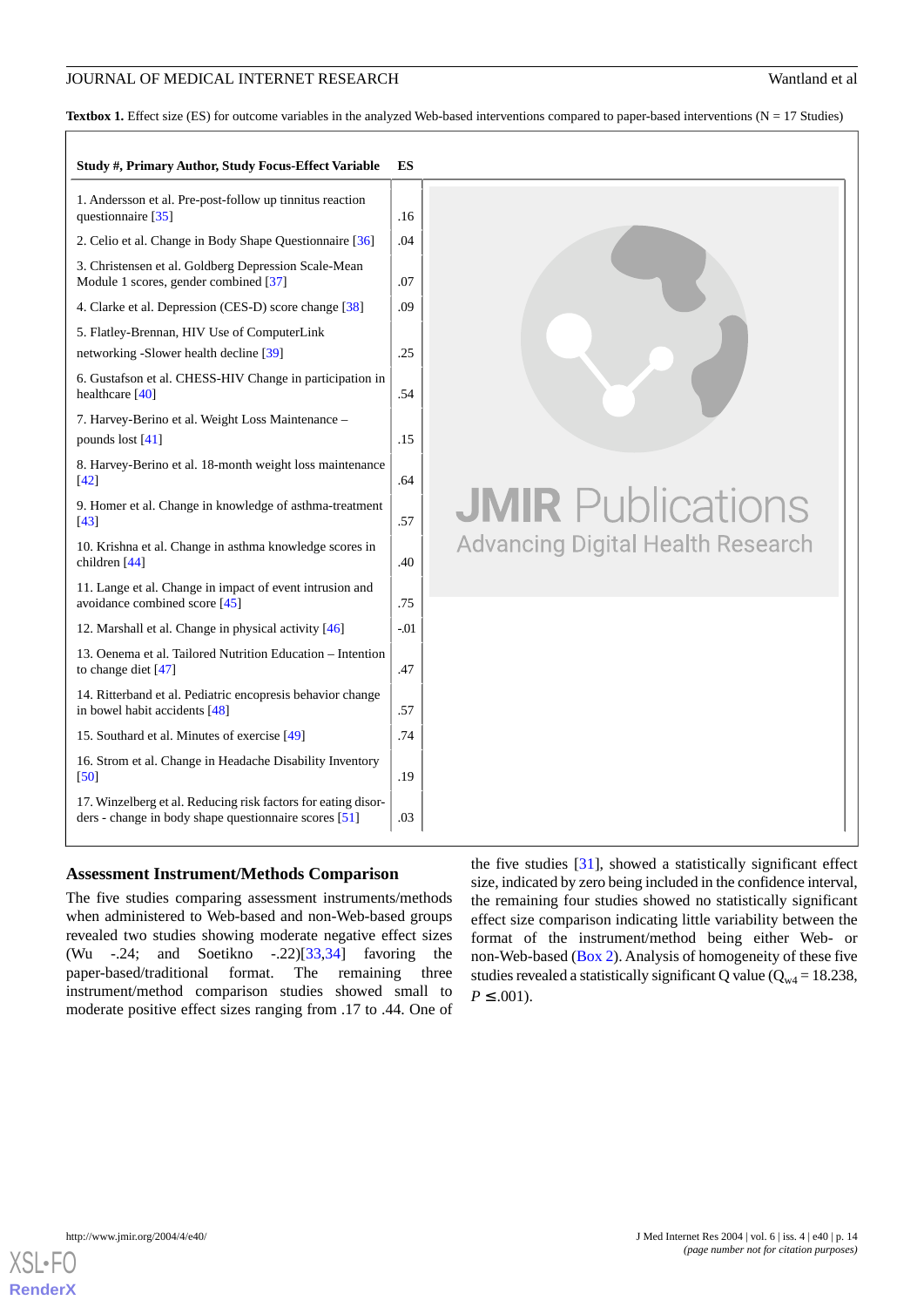<span id="page-14-0"></span>**Textbox 2.** Effect size (ES) evaluation of studies assessing instruments/methods when administered to Web-based and non-Web-based groups (N = 5 Studies)

## **Study #, Primary Author, Study Focus-Effect Variable ES** 1. Bangsberg et al.– CASI Self Report HIV Medication | 44 Adherence [\[31\]](#page-18-5) 2. Bell et al. SF [3](#page-17-2)6 QOL All Subscales  $\begin{bmatrix} 3 \end{bmatrix}$  29 3. Chou. HIV symptom self care –Taking medications, 16 prescription, OTC medications [\[32\]](#page-18-12) 4. Soetikno et al. SF-36 QOL-All scales  $\left[33\right]$  -.23 5. Wu et al. MOS-HIV QOL Survey-All scales  $\lceil 34 \rceil$  -.24



#### *Discussion*

#### **Advantages for the Use of Web-based Interventions**

The management of any chronic disease should be personalized to an individual, as the person is ultimately responsible for the success of the intervention. Self-management of a chronic condition and contribution to disease management has demonstrated improved results and adherence to treatment regimens [\[52](#page-19-9)]. Consequently, Web-based interventions should be designed to allow individuals to tailor the intervention to their specific needs. With the advent of high-level Web programming languages, intended to provide effective data and information provision and retrieval, the flexibility to provide interactive and responsive programs for use on the Internet is increasing. This is conducive to the incorporation of interactive and continuous self-monitoring, feedback and information exchange that is certain to play an increasingly important role for this patient care need.

#### **Comparative Intervention Studies**

Although the studies vary across many clinical areas of interest, there is a consistency of the selected outcome variables being targeted to require either or both an individual's knowledge and behavior change to achieve the outcome. The review of the individual study effect size comparisons in the use of Web-based compared to non-Web-based interventions showed an improvement in individuals using Web-based interventions to achieve behavior change for the studied outcome effect variables. The broad variability in the focus of the studied outcomes precluded the calculation of an overall effect size for

the compared outcome variables in the Web-based when compared to the non-Web-based interventions. Additionally, a homogeneity statistic estimation also revealed widely differing study parameters ( $Q_{w16} = 49.993$ ,  $P \le 0.001$ ). Sensitivity analysis ascertained three studies with the greatest heterogeneity [[37,](#page-18-14)[46,](#page-19-3)[49\]](#page-19-8), these studies were not excluded from the analysis as their contribution to the research using Web-based and non-Web-based interventions showed significant findings. There was no significant difference between study length and effect size in the longitudinal studies.

#### **Assessment Instrument/Method Comparison Studies**

A comparison of the five Web-based instruments and the non-Web-based instruments shows the variability between the formats of the instrument to be moderate to small. The effect size analysis confirms the respective authors' findings in each of their studies. For the studied instruments, the Web-based instruments produced valid and reliable results. These studies revealed effect sizes to range from  $-.25$  to  $+.29$ , only one of which was statistically significant, favoring Web-based interventions. In the studies that measured the use of quality of life (QOL) instruments such as the MOS-HIV and the SF-36, it should be noted that in the Bell and Kahn study [\[3\]](#page-17-2), there was no specification of any predisposing illness in the Web-based intervention group. In the non-Web-based population, the scores reported by the authors of the comparative study [[53\]](#page-19-10), were combined from studies with participants having varying illnesses, which may account for this comparison group having worse SF-36 scores than the anonymous comparison group. Further, these QOL instruments may not be sensitive enough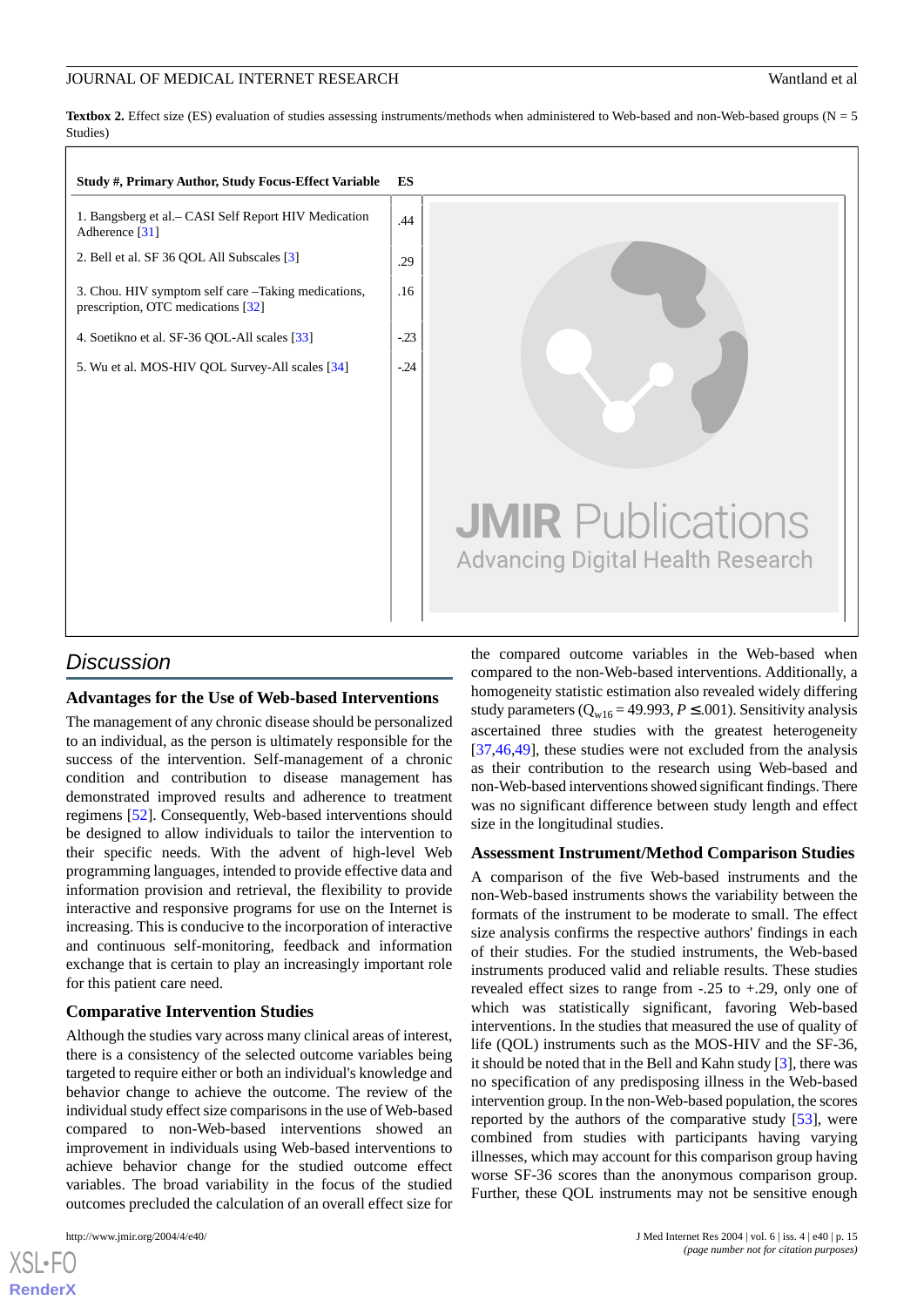to capture the illness severity of the subscales for Web-based clients. Floor effects have been reported for the SF-36 for those with severe illness related impairment [[54\]](#page-19-11). Conversely, ceiling effects may be present if the Web-user is doing well and not experiencing levels of debilitation due to symptoms. The MOS-HIV and SF-36 may not possess sufficient sensitivity to change to adequately reflect the symptom experience and management of symptoms in ongoing tailored interventions requiring daily or weekly input.

#### **Demographic Characteristics**

Most of the studies explained the possibility of demographic differences (i.e., culture, age, gender, ethnicity, and/or income) in their study intervention populations. Some studies controlled for the possibility of these differences [[40\]](#page-18-13), while others provided training to the Web-based intervention participants [[34](#page-18-6)[,43](#page-19-5),[47\]](#page-19-2). In the reviewed studies, the average age of the study participants was 41.2 years, which is relatively young. It is likely that this is not the same population who are living with many chronic illnesses. Most of the studies did not discuss issues such as ethnicity, income level, or homelessness, which are important when considering the use of a Web-based technology to deliver an outpatient intervention. All but one of the studies [\[45](#page-19-6)] did report gender, but overall, the differences between participation of men and women were not large in the studies. Two studies

looked at HIV interventions and had a preponderance of men  $(N = 237)$  with an average age of 37.5 years [\[34](#page-18-6)[,40](#page-18-13)]. The studies by Bell et al and Christensen et al [\[3](#page-17-2),[37\]](#page-18-14) were open access Web sites and had lower average ages compared to their non-Web-based control groups.

#### **Dose of an Intervention**

There are tools available that ascertain use of a Web site, visits to a various pages on the site, and paths to trace links and usage patterns by the user. These are useful to determine the dose of the Web-based intervention. Based on the individual's response, how much intervention that is needed by an individual can be tailored and varied. In the reviewed studies that discussed their Web site use statistics, (see [Table 4\)](#page-12-0) there was large variability in the average intervention time and the number of logons to the sites. The average session site time of 19.3 minutes should be considered in context of the attributes of the individual using the Web site and the burden the intervention may place on the individual to complete the items and contribute any necessary interactive responses. The burden to complete the needed information throughout the site may be relieved by increased interactivity to create and maintain interest in the site. Interactivity may help reduce attrition of Web users and provide benefits in producing positive behavioral change.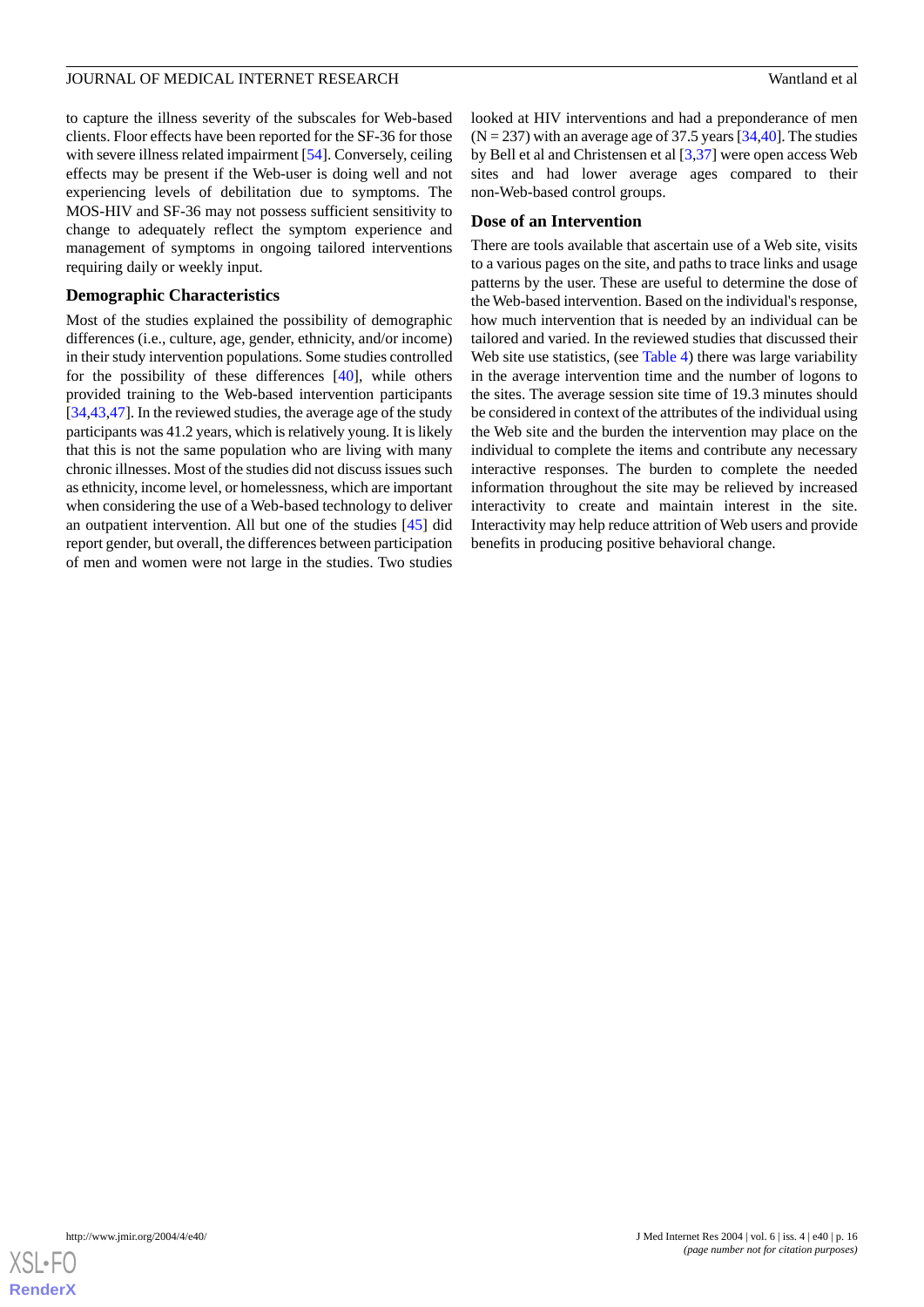| Author                        | <b>Focus/Intervention</b>                               | <b>Average Intervention</b><br>Time/ site session (in<br>minutes/person) | Web Site session logon average (/<br>person)/ study duration (weeks) |
|-------------------------------|---------------------------------------------------------|--------------------------------------------------------------------------|----------------------------------------------------------------------|
| Andersson et al [35]          | Tinnitus                                                | Not discussed                                                            | Not discussed                                                        |
| Bangsberg et al [31]          | Computer Assisted Self-Reported Medication Adherence    | Not discussed                                                            | Not discussed                                                        |
| Bell and Kahn [3]             | Quality of life using the SF-36                         | $4.5$ min/p                                                              | Not discussed                                                        |
| Celio et al [36]              | <b>Eating Disorders</b>                                 | Not discussed                                                            | Not discussed                                                        |
| Christensen et al [37]        | Depression and Anxiety Prevention in the General Public | $9.47$ min/p                                                             | 280 person/6 wks                                                     |
| Chou [32]                     | HIV Self Care Symptom Management - Medication<br>Taking | Not discussed                                                            | Not discussed                                                        |
| Clarke et al [38]             | Depression                                              | Not discussed                                                            | 2.6 person/32 wks                                                    |
| Flatley-Brennan [39]          | Use of ComputerLink Networking in Persons with HIV      | $12.5 \text{ min/p}$                                                     | 188 person/26 wks                                                    |
| Gustafson et al [40]          | CHESS - In Persons With HIV                             | Not discussed                                                            | 1008 person/36 wks                                                   |
| Harvey-Berino et al<br>$[41]$ | Weight Loss Maintenance                                 | Not discussed                                                            | Not discussed                                                        |
| Harvey-Berino et al<br>[42]   | Weight Loss Maintenance                                 | Not discussed                                                            | Not discussed                                                        |
| Homer et al $[43]$            | Asthma Education Program                                | Not discussed                                                            | Not discussed                                                        |
| Krishna et al [44]            | Asthma Education Program use by children                | Not discussed                                                            | Not discussed                                                        |
| Lange et al $[45]$            | Post Traumatic Stress Disorder                          | $45$ min/p                                                               | 10 person/5 wks                                                      |
| Marshall et al $[46]$         | <b>Physical Activity</b>                                | Not discussed                                                            | Not discussed                                                        |
| Oenema et al [47]             | <b>Tailored Nutrition Education</b>                     | Not discussed                                                            | Not discussed                                                        |
| Ritterband et al [48]         | Encopresis                                              | Nor discussed                                                            | 14 person/3 wks                                                      |
| Soetikno et al [33]           | <b>Ulcerative Bowel Syndrome</b>                        | Not discussed                                                            | Not discussed                                                        |
| Southard et al [49]           | Prevention of Secondary Cardiovascular Disease          | $25 \text{ min/p}$                                                       | 47 person/26 wks                                                     |
| Strom et al [50]              | <b>Headache Disability</b>                              | Not discussed                                                            | Not discussed                                                        |
| Winzelberg et al $[51]$       | <b>Eating Disorders</b>                                 | Not discussed                                                            | Not discussed                                                        |
| Wu et al $[34]$               | <b>HIV Touch Screen MOS HIV Administration</b>          | Not discussed                                                            | Not discussed                                                        |
| Combined                      |                                                         | $19.3 \text{ min/p}$                                                     |                                                                      |

#### **Variation in Study Validity**

The comparative intervention studies invited participation into their studies either by e-mail or by in-person enrollment [[35](#page-18-7),[36,](#page-18-9)[38,](#page-18-8)[40-](#page-18-13)[43,](#page-19-5)[45-](#page-19-6)[51\]](#page-19-0). In all these studies, personal information for continued contact (i.e., telephone number, mailing and e-mail addresses) was obtained. This is in contrast to some studies in the instrument comparison study group where self-identification and e-mail participation was obtained for the Web-based participation and the participants were anonymous [\[3](#page-17-2),[32,](#page-18-12)[37](#page-18-14)].

Selection bias may be introduced, as it is possible that Web-savvy clients and researchers may have differing attributes from non-Web-familiar clients and researchers. Familiarity with the use of computers and the Internet may lead to self selection in the use of these technologies. Conversely, non-familiarity with computers and the Internet may lead others to refrain from participation, increasing attrition in these interventions. In addition, some of the anonymous Web-based participants who may have completed the assessments may not have truly met the criteria for the study. Additionally, publication bias is possible as there is the possibility of missed publications in spite of the systematic literature review process.

#### **Conclusion**

There is substantial evidence that use of Web-based interventions improve behavioral change outcomes. These outcomes included increased exercise time, increased knowledge of nutritional status, increased knowledge of asthma treatment, increased participation in healthcare, slower health decline, improved body shape perception, and 18-month weight loss maintenance. Those interventions that directed the participant to relevant, individually tailored materials reported longer Web site session times per visit and more visits. Additionally, those sites that incorporated the use of a chat room demonstrated increased social support scores. The long-term effects on individual persistence with chosen therapies and cost-effectiveness of the use of Web-based therapies and hardware and software development require continued evaluation.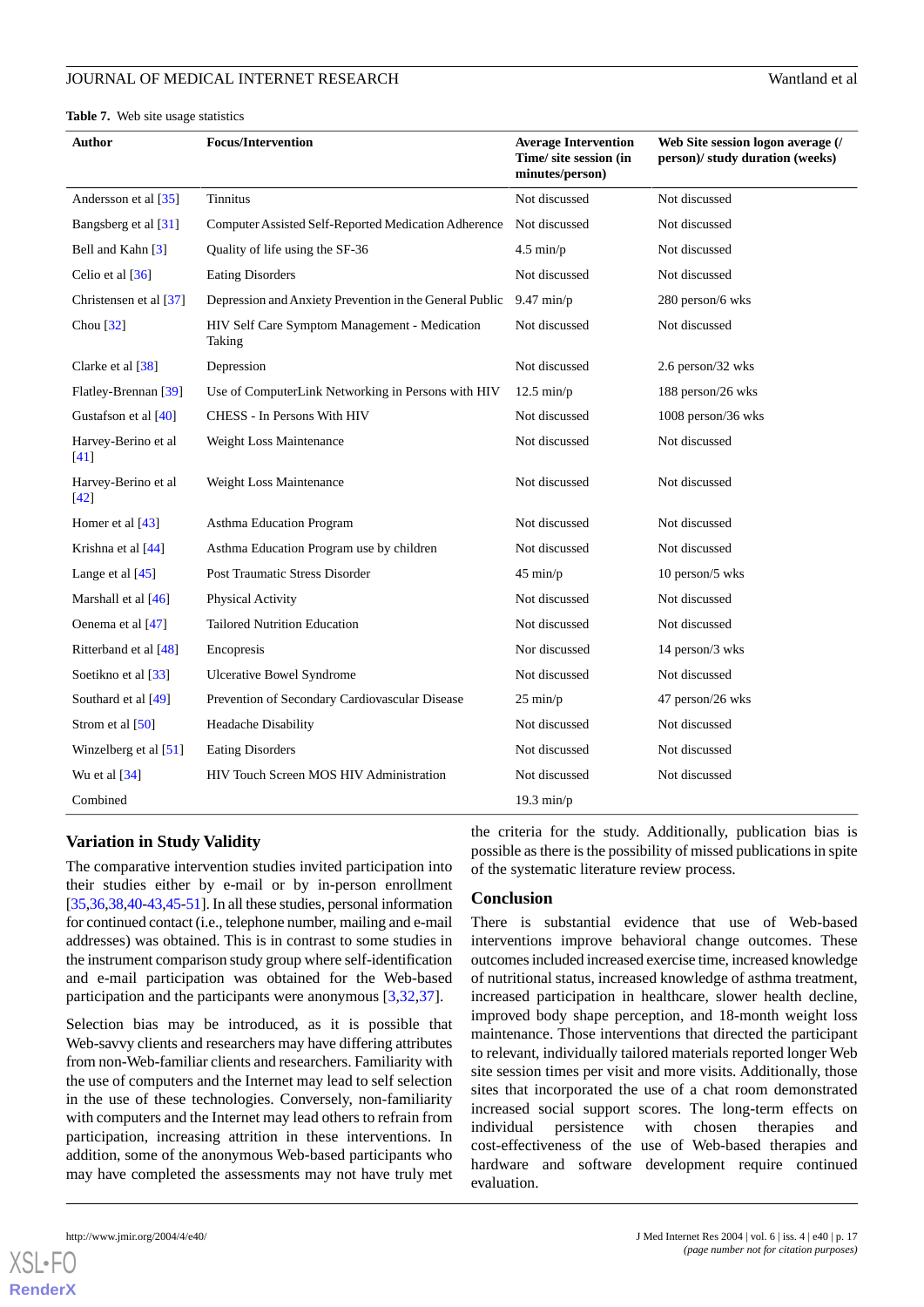#### **Acknowledgments**

The authors thank Leslie Nicoll, PhD, MBA, RN of Maine Desk, LLC for her editorial assistance in the preparation of this manuscript.

#### **Conflicts of Interest**

None declared.

#### <span id="page-17-0"></span>**References**

- <span id="page-17-1"></span>1. Fox S, Falloes D. Internet Health Resources: Health searches and e-mail have become more commonplace, but there is room for improvement in searches and overall Internet access. Washington DC: Pew Internet & American Life Project; Jul 16, 2003. URL[:http://207.21.232.103/pdfs/PIP\\_Health\\_Report\\_July\\_2003.pdf](http://207.21.232.103/pdfs/PIP_Health_Report_July_2003.pdf)
- <span id="page-17-2"></span>2. ; Robert Wood Johnson Foundation. Health e-Technologies Initiative. 2002 Oct. URL[:http://www.hetinitiative.org/](http://www.hetinitiative.org/) [accessed] 2004 Sep 22]
- <span id="page-17-3"></span>3. Bell DS, Kahn CE. Health status assessment via the World Wide Web. Proc AMIA Annu Fall Symp 1996:338-342. [Medline: [97103312](http://www.ncbi.nlm.nih.gov/entrez/query.fcgi?cmd=Retrieve&db=PubMed&list_uids=97103312&dopt=Abstract)]
- <span id="page-17-4"></span>4. Locke SE, Kowaloff HB, Hoff RG, Safran C, Popovsky MA, Cotton DJ, et al. Computer-based interview for screening blood donors for risk of HIV transmission. JAMA 1992 Sep 9;268(10):1301-1305 [\[FREE Full text\]](http://screening.iarc.fr/planningmanual.php) [Medline: [92373930](http://www.ncbi.nlm.nih.gov/entrez/query.fcgi?cmd=Retrieve&db=PubMed&list_uids=92373930&dopt=Abstract)] [doi: [10.1001/jama.268.10.1301](http://dx.doi.org/10.1001/jama.268.10.1301)]
- <span id="page-17-5"></span>5. Gerbert B, Bronstone A, Pantilat S, Mcphee S, Allerton M, Moe J. When asked, patients tell: disclosure of sensitive health-risk behaviors. Med Care 1999 Jan;37(1):104-111. [Medline: [99339743](http://www.ncbi.nlm.nih.gov/entrez/query.fcgi?cmd=Retrieve&db=PubMed&list_uids=99339743&dopt=Abstract)] [doi: [10.1097/00005650-199901000-00014](http://dx.doi.org/10.1097/00005650-199901000-00014)]
- <span id="page-17-6"></span>6. Balas EA, Austin SM, Mitchell JA, Ewigman BG, Bopp KD, Brown GD. The clinical value of computerized information services. A review of 98 randomized clinical trials. Arch Fam Med 1996 May;5(5):271-278. [Medline: [96212387](http://www.ncbi.nlm.nih.gov/entrez/query.fcgi?cmd=Retrieve&db=PubMed&list_uids=96212387&dopt=Abstract)] [doi: [10.1001/archfami.5.5.271\]](http://dx.doi.org/10.1001/archfami.5.5.271)
- <span id="page-17-8"></span><span id="page-17-7"></span>7. Lewis D. Computer-based approaches to patient education: a review of the literature. J Am Med Inform Assoc 1999 Jul;6(4):272-282. [PMC: [10428001](http://www.pubmedcentral.nih.gov/articlerender.fcgi?tool=pubmed&pubmedid=10428001) ] [Medline: [99354955\]](http://www.ncbi.nlm.nih.gov/entrez/query.fcgi?cmd=Retrieve&db=PubMed&list_uids=99354955&dopt=Abstract)
- <span id="page-17-9"></span>8. Haynes B, Taylor WD. Quality assessment for medication compliance studies. In: Compliance in health care. Baltimore: Johns Hopkins University Press; 1979:337-342.
- <span id="page-17-10"></span>9. Lewis D. Computer-based approaches to patient education: a review of the literature. J Am Med Inform Assoc 1999 Jul;6(4):272-282. [PMC: [10428001](http://www.pubmedcentral.nih.gov/articlerender.fcgi?tool=pubmed&pubmedid=10428001) ] [Medline: [99354955\]](http://www.ncbi.nlm.nih.gov/entrez/query.fcgi?cmd=Retrieve&db=PubMed&list_uids=99354955&dopt=Abstract)
- <span id="page-17-11"></span>10. Hedges LV, Olkin I. Statistical Method for Meta-Analysis. Orlando, Fl: Academic Press; 1985.
- 11. Rosenthal R. Meta-Analytic Procedures for Social Research (Applied Social Research Methods), Revised ed. Newbury Park: SAGE Publications; May 1, 1991.
- 12. Tate DF, Wing RR, Winett RA. Using Internet technology to deliver a behavioral weight loss program. JAMA 2001 Mar 7;285(9):1172-1177. [Medline: [21154341](http://www.ncbi.nlm.nih.gov/entrez/query.fcgi?cmd=Retrieve&db=PubMed&list_uids=21154341&dopt=Abstract)] [doi: [10.1001/jama.285.9.1172\]](http://dx.doi.org/10.1001/jama.285.9.1172)
- <span id="page-17-12"></span>13. Glasgow RE, Boles SM, Mckay HG, Feil EG, Barrera M. The D-Net diabetes self-management program: long-term implementation, outcomes, and generalization results. Prev Med 2003 Apr;36(4):410-419. [Medline: [22536406](http://www.ncbi.nlm.nih.gov/entrez/query.fcgi?cmd=Retrieve&db=PubMed&list_uids=22536406&dopt=Abstract)] [doi: [10.1016/S0091-7435\(02\)00056-7\]](http://dx.doi.org/10.1016/S0091-7435(02)00056-7)
- <span id="page-17-13"></span>14. Mckay HG, King D, Eakin EG, Seeley JR, Glasgow RE. The diabetes network internet-based physical activity intervention: a randomized pilot study. Diabetes Care 2001 Aug;24(8):1328-1334 [\[FREE Full text\]](http://care.diabetesjournals.org/cgi/pmidlookup?view=long&pmid=11473065) [Medline: [21365601\]](http://www.ncbi.nlm.nih.gov/entrez/query.fcgi?cmd=Retrieve&db=PubMed&list_uids=21365601&dopt=Abstract)
- <span id="page-17-14"></span>15. Barrera M, Glasgow RE, Mckay HG, Boles SM, Feil EG. Do Internet-based support interventions change perceptions of social support?: An experimental trial of approaches for supporting diabetes self-management. Am J Community Psychol 2002 Oct;30(5):637-654. [Medline: [22175316\]](http://www.ncbi.nlm.nih.gov/entrez/query.fcgi?cmd=Retrieve&db=PubMed&list_uids=22175316&dopt=Abstract) [doi: [10.1023/A:1016369114780](http://dx.doi.org/10.1023/A:1016369114780)]
- <span id="page-17-15"></span>16. Gómez EJ, Cáceres C, López D, Del Pozo F. A web-based self-monitoring system for people living with HIV/AIDS. Comput Methods Programs Biomed 2002 Jul;69(1):75-86. [Medline: [22083749](http://www.ncbi.nlm.nih.gov/entrez/query.fcgi?cmd=Retrieve&db=PubMed&list_uids=22083749&dopt=Abstract)] [doi: [10.1016/S0169-2607\(01\)00182-1\]](http://dx.doi.org/10.1016/S0169-2607(01)00182-1)
- <span id="page-17-16"></span>17. Alcañiz M, Botella C, Baños R, Perpiñá C, Rey B, Lozano JA, et al. Internet-based telehealth system for the treatment of agoraphobia. Cyberpsychol Behav 2003 Aug;6(4):355-358. [doi: [10.1089/109493103322278727](http://dx.doi.org/10.1089/109493103322278727)] [Medline: [22873657](http://www.ncbi.nlm.nih.gov/entrez/query.fcgi?cmd=Retrieve&db=PubMed&list_uids=22873657&dopt=Abstract)]
- 18. Meigs JB, Cagliero E, Dubey A, Murphy-sheehy P, Gildesgame C, Chueh H, et al. A controlled trial of web-based diabetes disease management: the MGH diabetes primary care improvement project. Diabetes Care 2003 Mar;26(3):750-757 [\[FREE](http://care.diabetesjournals.org/cgi/pmidlookup?view=long&pmid=12610033) [Full text\]](http://care.diabetesjournals.org/cgi/pmidlookup?view=long&pmid=12610033) [Medline: [22496979\]](http://www.ncbi.nlm.nih.gov/entrez/query.fcgi?cmd=Retrieve&db=PubMed&list_uids=22496979&dopt=Abstract)
- 19. Takabayashi K, Tomita M, Tsumoto S, Suzuki T, Yamazaki S, Honda M, et al. Computer-assisted instructions for patients with bronchial asthma. Patient Educ Couns 1999 Nov;38(3):241-248. [Medline: [20324010\]](http://www.ncbi.nlm.nih.gov/entrez/query.fcgi?cmd=Retrieve&db=PubMed&list_uids=20324010&dopt=Abstract) [doi: [10.1016/S0738-3991\(99\)00015-4\]](http://dx.doi.org/10.1016/S0738-3991(99)00015-4)
- 20. Nebel IT, Blüher M, Starcke U, Müller UA, Haak T, Paschke R. Evaluation of a computer based interactive diabetes education program designed to train the estimation of the energy or carbohydrate contents of foods. Patient Educ Couns 2002 Jan;46(1):55-59. [Medline: [21664334\]](http://www.ncbi.nlm.nih.gov/entrez/query.fcgi?cmd=Retrieve&db=PubMed&list_uids=21664334&dopt=Abstract) [doi: [10.1016/S0738-3991\(01\)00159-8](http://dx.doi.org/10.1016/S0738-3991(01)00159-8)]
- 21. Atherton M. Outcome measures of efficacy associated with a Web-enabled asthma self-management program: Findings from a quasi-experiment. Dis Manag Health Outcomes 2000; 8(4):233-242.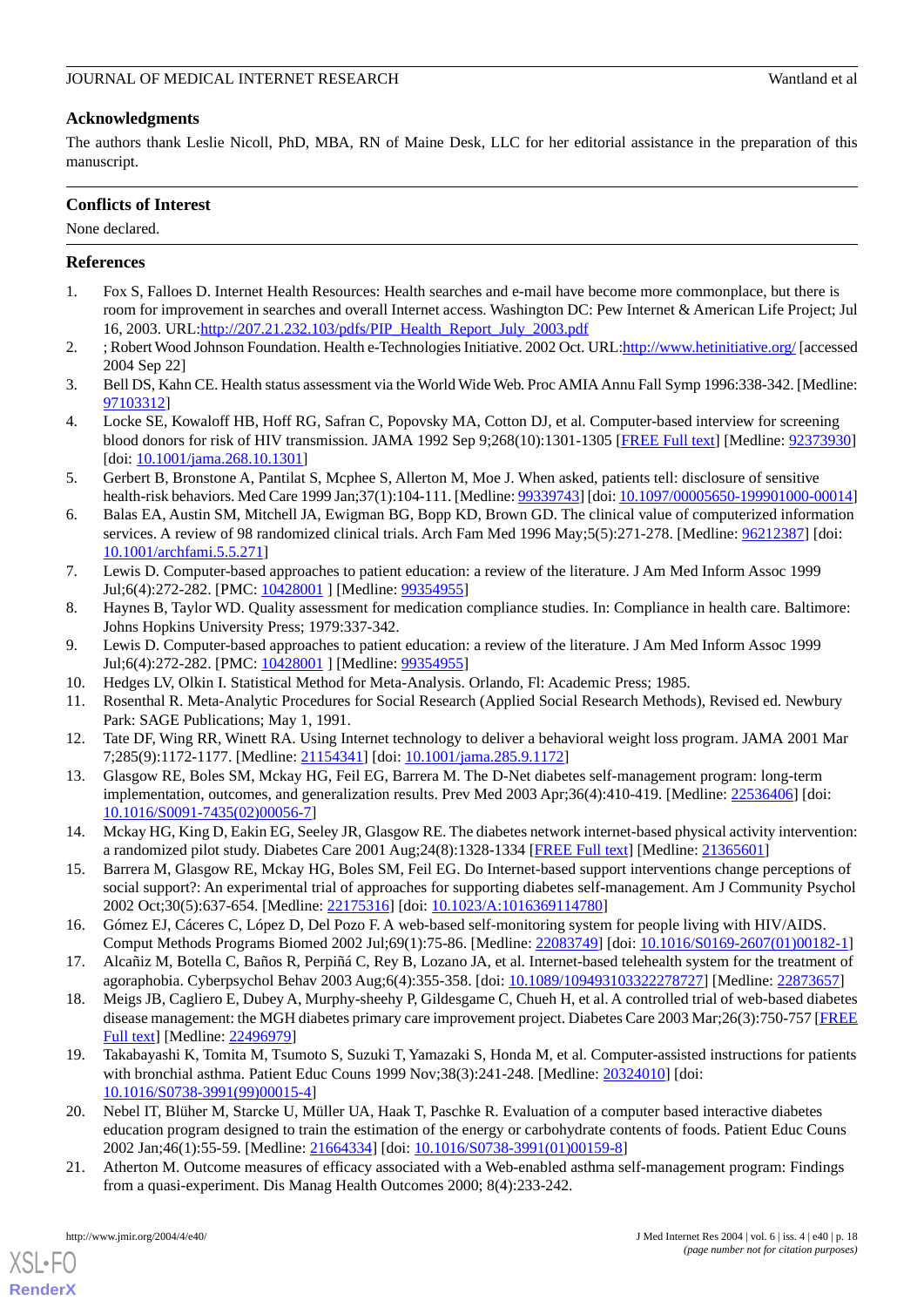- 22. Lenert L, Muñoz RF, Stoddard J, Delucchi K, Bansod A, Skoczen S, et al. Design and pilot evaluation of an internet smoking cessation program. J Am Med Inform Assoc 2003 Jan;10(1):16-20. [PMC: [12509354](http://www.pubmedcentral.nih.gov/articlerender.fcgi?tool=pubmed&pubmedid=12509354) ] [Medline: [22397654\]](http://www.ncbi.nlm.nih.gov/entrez/query.fcgi?cmd=Retrieve&db=PubMed&list_uids=22397654&dopt=Abstract) [doi: [10.1197/jamia.M1128](http://dx.doi.org/10.1197/jamia.M1128)]
- 23. Etter JF, Le Houezec J, Landfeldt B. Impact of messages on concomitant use of nicotine replacement therapy and cigarettes: a randomized trial on the Internet. Addiction 2003 Jul;98(7):941-950. [Medline: [22698526\]](http://www.ncbi.nlm.nih.gov/entrez/query.fcgi?cmd=Retrieve&db=PubMed&list_uids=22698526&dopt=Abstract) [doi: [10.1046/j.1360-0443.2003.00406.x\]](http://dx.doi.org/10.1046/j.1360-0443.2003.00406.x)
- <span id="page-18-1"></span><span id="page-18-0"></span>24. Bensen C, Stern J, Skinner E, Beutner K, Conant M, Tyring S, et al. An interactive, computer-based program to educate patients about genital herpes. Sex Transm Dis 1999 Jul;26(6):364-368. [Medline: [99343469\]](http://www.ncbi.nlm.nih.gov/entrez/query.fcgi?cmd=Retrieve&db=PubMed&list_uids=99343469&dopt=Abstract)
- 25. Brennan PF, Moore SM, Bjornsdottir G, Jones J, Visovsky C, Rogers M. HeartCare: an Internet-based information and support system for patient home recovery after coronary artery bypass graft (CABG) surgery. J Adv Nurs 2001 Sep;35(5):699-708. [Medline: [21421282](http://www.ncbi.nlm.nih.gov/entrez/query.fcgi?cmd=Retrieve&db=PubMed&list_uids=21421282&dopt=Abstract)] [doi: [10.1046/j.1365-2648.2001.01902.x\]](http://dx.doi.org/10.1046/j.1365-2648.2001.01902.x)
- <span id="page-18-2"></span>26. Gustafson DH, Hawkins R, Pingree S, Mctavish F, Arora NK, Mendenhall J, et al. Effect of computer support on younger women with breast cancer. J Gen Intern Med 2001 Jul;16(7):435-445. [Medline: [21412029\]](http://www.ncbi.nlm.nih.gov/entrez/query.fcgi?cmd=Retrieve&db=PubMed&list_uids=21412029&dopt=Abstract) [doi: [10.1046/j.1525-1497.2001.016007435.x\]](http://dx.doi.org/10.1046/j.1525-1497.2001.016007435.x)
- <span id="page-18-3"></span>27. Ojima M, Hanioka T, Kuboniwa M, Nagata H, Shizukuishi S. Development of Web-based intervention system for periodontal health: a pilot study in the workplace. Med Inform Internet Med 2003 Dec;28(4):291-298. [Medline: [14668131](http://www.ncbi.nlm.nih.gov/entrez/query.fcgi?cmd=Retrieve&db=PubMed&list_uids=14668131&dopt=Abstract)] [doi: [10.1080/14639230310001617823\]](http://dx.doi.org/10.1080/14639230310001617823)
- 28. Jennt NY, Fai TS. Evaluating the effectiveness of an interactive multimedia computer-based patient education program in cardiac rehabilitation. Occup Ther J Res 2001 Dec; 21(4):260-275.
- <span id="page-18-4"></span>29. Clark M, Ghandour G, Miller NH, Taylor CB, Bandura A, Debusk RF. Development and evaluation of a computer-based system for dietary management of hyperlipidemia. J Am Diet Assoc 1997 Feb;97(2):146-150. [Medline: [97172157\]](http://www.ncbi.nlm.nih.gov/entrez/query.fcgi?cmd=Retrieve&db=PubMed&list_uids=97172157&dopt=Abstract) [doi: [10.1016/S0002-8223\(97\)00040-0\]](http://dx.doi.org/10.1016/S0002-8223(97)00040-0)
- <span id="page-18-5"></span>30. Anderson ES, Winett RA, Wojcik JR, Bowden T. A computerized social cognitive intervention for nutrition behavior: direct and mediated effects on fat, fiber, fruits, and vegetables, self-efficacy, and outcome expectations among food shoppers. Ann Behav Med 2001 Dec;23(2):88-100. [Medline: [21287765](http://www.ncbi.nlm.nih.gov/entrez/query.fcgi?cmd=Retrieve&db=PubMed&list_uids=21287765&dopt=Abstract)] [doi: [10.1207/S15324796ABM2302\\_3\]](http://dx.doi.org/10.1207/S15324796ABM2302_3)
- <span id="page-18-15"></span><span id="page-18-12"></span>31. Bangsberg DR, Bronstone A, Hofmann R. A computer-based assessment detects regimen misunderstandings and nonadherence for patients on HIV antiretroviral therapy. AIDS Care 2002 Feb;14(1):3-15. [doi: [10.1080/09540120220097892\]](http://dx.doi.org/10.1080/09540120220097892) [Medline: [21656854](http://www.ncbi.nlm.nih.gov/entrez/query.fcgi?cmd=Retrieve&db=PubMed&list_uids=21656854&dopt=Abstract)]
- <span id="page-18-6"></span>32. Chou FY. Symptoms and self care strategies in HIV/AIDS: Application of a Web-based survey. San Francisco: University of California, San Francisco; 2003.
- <span id="page-18-7"></span>33. Soetikno RM, Mrad R, Pao V, Lenert LA. Quality-of-life research on the Internet: feasibility and potential biases in patients with ulcerative colitis. J Am Med Inform Assoc 1997 Nov;4(6):426-435. [PMC: 9391930] [Medline: [98053418\]](http://www.ncbi.nlm.nih.gov/entrez/query.fcgi?cmd=Retrieve&db=PubMed&list_uids=98053418&dopt=Abstract)
- 34. Wu AW, Yu-isenberg K, Mcgrath M, Jacobson D, Gilchrist K. Reliability, validity and feasability of touch-screen administration of quality of life and adherence instruments in an HIV outpatient clinic. XIII International AIDS Conference. 2000. URL[:http://www.iac2000.org/abdetail.asp](http://www.iac2000.org/abdetail.asp) [accessed 2004 February 13]
- <span id="page-18-14"></span><span id="page-18-9"></span>35. Andersson G, Strömgren T, Ström L, Lyttkens L. Randomized controlled trial of internet-based cognitive behavior therapy for distress associated with tinnitus. Psychosom Med 2002 Sep;64(5):810-816 [[FREE Full text](http://www.psychosomaticmedicine.org/cgi/content/full/64/5/810)] [Medline: [22232066](http://www.ncbi.nlm.nih.gov/entrez/query.fcgi?cmd=Retrieve&db=PubMed&list_uids=22232066&dopt=Abstract)] [doi: [10.1097/01.PSY.0000031577.42041.F8](http://dx.doi.org/10.1097/01.PSY.0000031577.42041.F8)]
- <span id="page-18-8"></span>36. Celio AA, Winzelberg AJ, Wilfley DE, Eppstein-herald D, Springer EA, Dev P, et al. Reducing risk factors for eating disorders: comparison of an Internet- and a classroom-delivered psychoeducational program. J Consult Clin Psychol 2000 Aug;68(4):650-657. [Medline: [20421145](http://www.ncbi.nlm.nih.gov/entrez/query.fcgi?cmd=Retrieve&db=PubMed&list_uids=20421145&dopt=Abstract)] [doi: [10.1037//0022-006X.68.4.650\]](http://dx.doi.org/10.1037//0022-006X.68.4.650)
- <span id="page-18-16"></span>37. Christensen H, Griffiths KM, Korten A. Web-based cognitive behavior therapy: analysis of site usage and changes in depression and anxiety scores. J Med Internet Res 2002 Feb 15;4(1):e3 [\[FREE Full text\]](http://www.jmir.org/2002/1/e3/) [Medline: [21953331\]](http://www.ncbi.nlm.nih.gov/entrez/query.fcgi?cmd=Retrieve&db=PubMed&list_uids=21953331&dopt=Abstract) [doi: [10.2196/jmir.4.1.e3\]](http://dx.doi.org/10.2196/jmir.4.1.e3)
- <span id="page-18-13"></span>38. Clarke G, Reid E, Eubanks D, O'connor E, Debar LL, Kelleher C, et al. Overcoming depression on the Internet (ODIN): a randomized controlled trial of an Internet depression skills intervention program. J Med Internet Res 2002 Dec 17;4(3):e14 [[FREE Full text](http://www.jmir.org/2002/3/e14/)] [Medline: [22442446](http://www.ncbi.nlm.nih.gov/entrez/query.fcgi?cmd=Retrieve&db=PubMed&list_uids=22442446&dopt=Abstract)]
- <span id="page-18-10"></span>39. Flatley-brennan P. Computer network home care demonstration: a randomized trial in persons living with AIDS. Comput Biol Med 1998 Sep;28(5):489-508. [Medline: [99078500](http://www.ncbi.nlm.nih.gov/entrez/query.fcgi?cmd=Retrieve&db=PubMed&list_uids=99078500&dopt=Abstract)] [doi: [10.1016/S0010-4825\(98\)00029-8\]](http://dx.doi.org/10.1016/S0010-4825(98)00029-8)
- <span id="page-18-11"></span>40. Gustafson DH, Hawkins R, Boberg E, Pingree S, Serlin RE, Graziano F, et al. Impact of a patient-centered, computer-based health information/support system. Am J Prev Med 1999 Jan;16(1):1-9. [Medline: [99111919\]](http://www.ncbi.nlm.nih.gov/entrez/query.fcgi?cmd=Retrieve&db=PubMed&list_uids=99111919&dopt=Abstract) [doi: [10.1016/S0749-3797\(98\)00108-1\]](http://dx.doi.org/10.1016/S0749-3797(98)00108-1)
- 41. Harvey-berino J, Pintauro SJ, Gold EC. The feasibility of using Internet support for the maintenance of weight loss. Behav Modif 2002 Jan;26(1):103-116 [\[FREE Full text\]](http://bmo.sagepub.com/cgi/reprint/26/1/103) [Medline: [21658873](http://www.ncbi.nlm.nih.gov/entrez/query.fcgi?cmd=Retrieve&db=PubMed&list_uids=21658873&dopt=Abstract)] [doi: [10.1177/0145445502026001006\]](http://dx.doi.org/10.1177/0145445502026001006)
- 42. Harvey-berino J, Pintauro S, Buzzell P, Digiulio M, Casey Gold B, Moldovan C, et al. Does using the Internet facilitate the maintenance of weight loss? Int J Obes Relat Metab Disord 2002 Sep;26(9):1254-1260. [doi: [10.1038/sj.ijo.0802051\]](http://dx.doi.org/10.1038/sj.ijo.0802051) [Medline: [12187404](http://www.ncbi.nlm.nih.gov/entrez/query.fcgi?cmd=Retrieve&db=PubMed&list_uids=12187404&dopt=Abstract)]